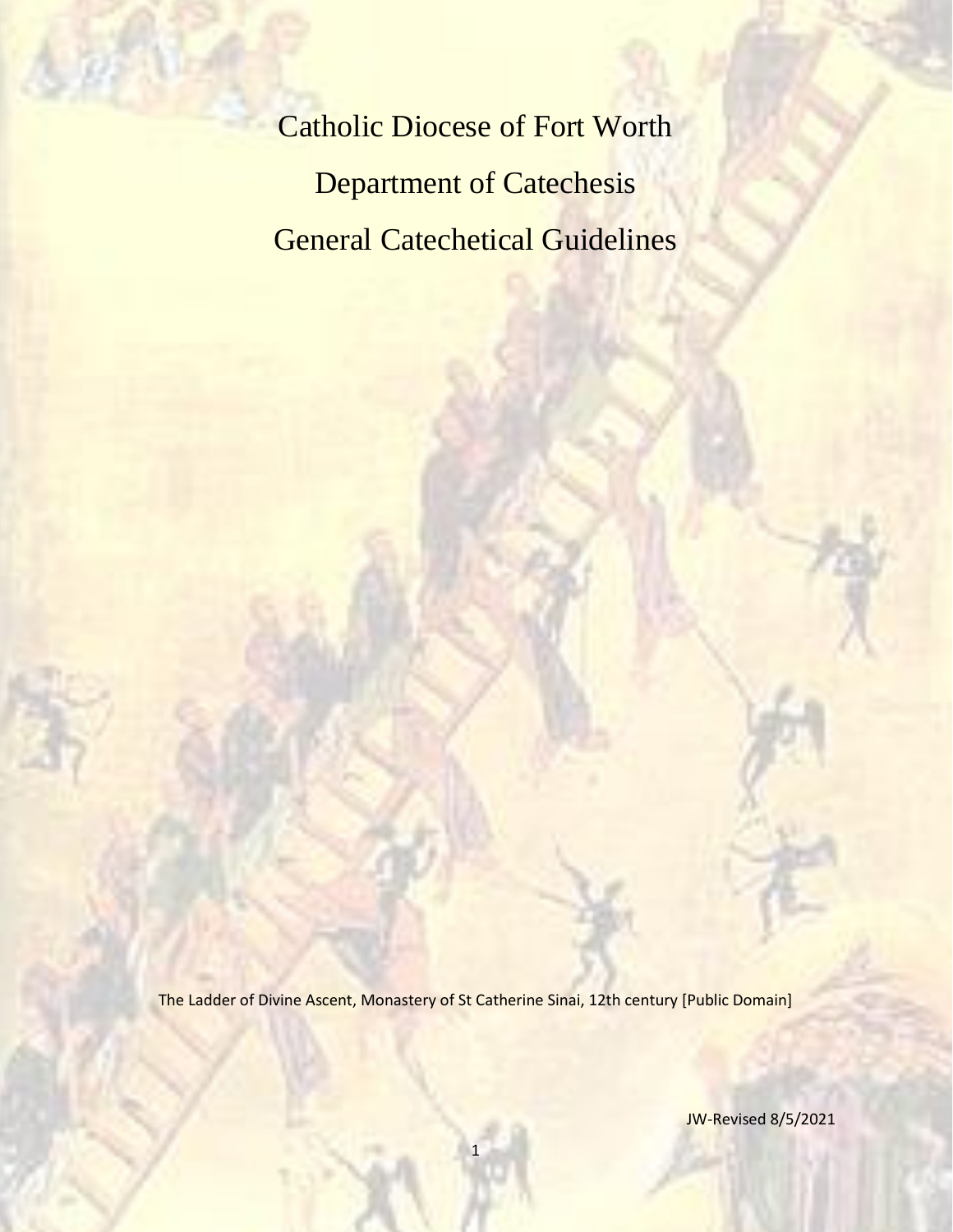### **What** is Catechesis?

When God revealed Himself fully through His eternally begotten Son, Jesus Christ (cf. *Hebrews* 1:1-2), our Blessed Lord unveiled Himself and His plan of salvation to His disciples. This revelation constitutes a sacred "deposit of faith" which was given to the apostles who subsequently entrusted this sacred "deposit" to the whole Church through Sacred Scripture and Sacred Tradition so that the truth of Christ might be transmitted throughout the ages (cf. *Catechism of the Catholic Church* #75-85). The *Catechism of the Catholic Church* outlines this teaching in an authentic manner and is therefore a "sure norm for teaching the faith" (*Pope John Paul II, Fidei Depositum 3*.)

As the Catechism states, catechesis is "an education in the faith for children, young people, and adults which includes…the teaching of Christian Doctrine imparted…in an organic and systematic way, with a view to initiating the hearers into the fullness of Christian life" *(CCC 5, CT 18.)* The word itself comes from the Greek verb meaning "to echo or resound." Catechesis, therefore, is the resounding, reechoing, and handing on of Jesus' teaching which was given to the apostles and transmitted to us through Sacred Scripture and Sacred Tradition.

Invested with Scripture and Tradition, the Church has unhesitatingly attended to the duty given her in the Great Commission (cf. *Matthew* 28:18-20) by way of fervently communicating the message and divine Person of Christ through teaching. This is the substance of catechesis. The task of echoing Christ, however, is far more than what moderns usually associate with teaching. The type of teaching which corresponds to proper cate chesis involves living what one teaches. In other words, for the purposes of communicating Christ, a catechist must be a witness to holiness as well as a teacher.

### **Catechist or Teacher?**

The preferred term regarding those who assist in the evangelizing and catechizing mission of the Church is "catechist." The *Catechism of the Catholic Church* primarily uses the term "catechist" (cf. 12, 22, 1672, 2220, 2663). A notable exception is paragraph 24, which uses the term "teacher" while referring to the *Roman Catechism*.

### **CCD?**

The letters CCD are an abbreviation for Confraternity of Christian Doctrine which, under the old Code of Canon Law (CIC), was established in every parish as a way of formally organizing schools of Christian doctrine. When first developed, there was a great need for this structure due to the lack of Catholic schools or other forms of catechesis. **Currently, no parish is an officially chartered Confraternity in this diocese.**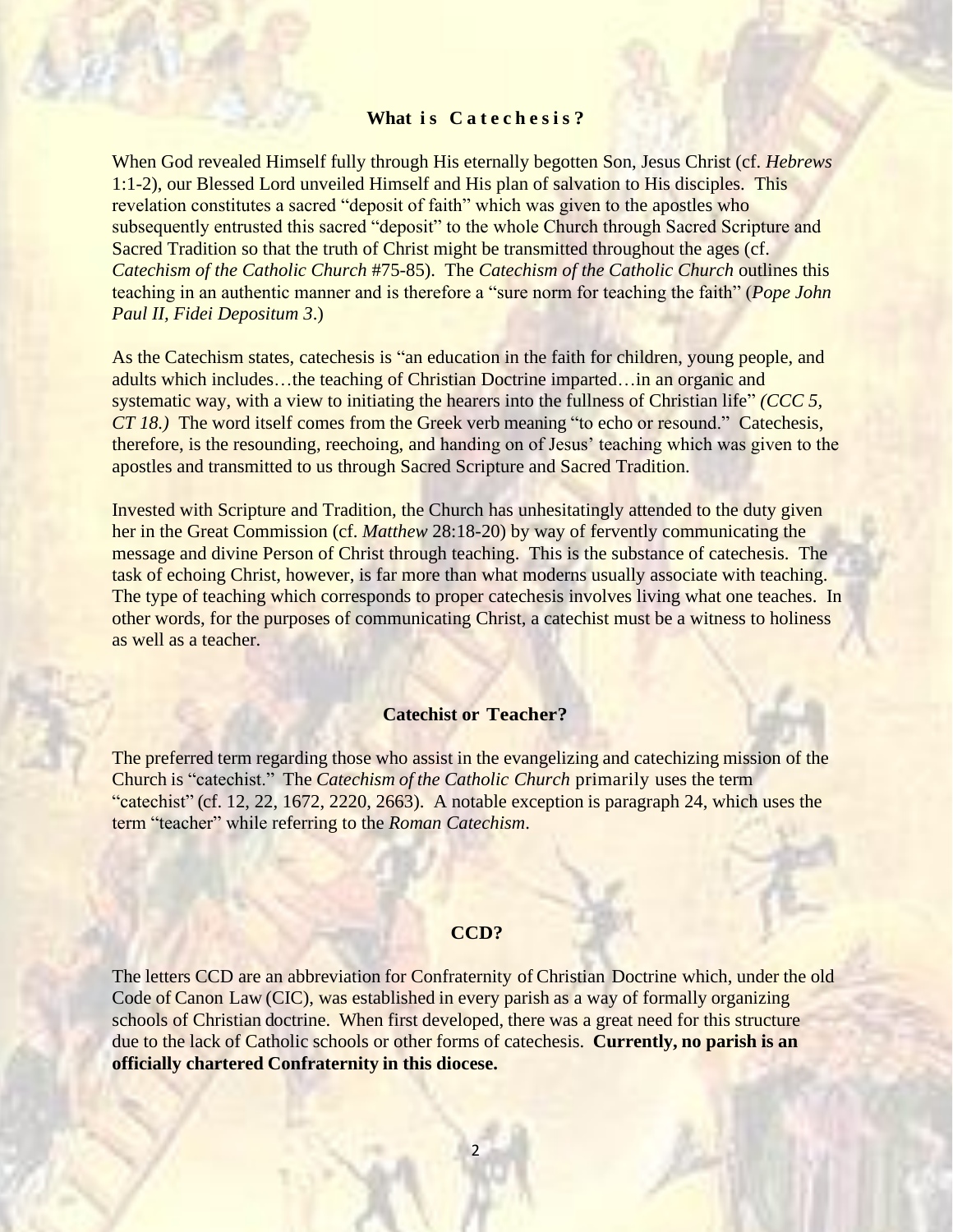## **General Parish Catechesis Polic**y

The following is the general policy for the Diocese of Fort Worth pertaining to parish catechesis programs in general:

- 1. **Prayer:** In large part, the success of a catechetical program rests upon the prayer life of the parish. For this reason, every parish should pray for the success of their catechetical programs. Specifically,
	- a. prayers should be included in the weekly petitions for students and catechists
	- b. intercessors should be assigned to each class.
	- c. special times of Eucharistic adoration and other liturgical celebrations for this intention should also be planned.
- 2. **DRE or DOC:** The success of a catechetical program in part depends on its organization and implementation. For this reason, **every pastor should have a parish Director of Religious Education (DRE) or Director of Catechesis (DOC).** In most instances, the responsibilities of such a position are so important and time consuming that this person **should be employed** by the parish.

Rural parishes (less than 200 families) are asked to be creative, not exempt. Parish clusters might hire one person to work for the entire cluster. Smaller parishes might require coordination of additional responsibilities. These smaller parishes might compensate these people in ways other than salaries such as providing a place to live. Failure to provide an adequate and living wage often creates several negative consequences:

- a. parishes will not be able to get the most capable person for the position;
- b. the person's commitment and availability both for the position and their own formation/training will lag if they are working in another position;
- c. the pastor and the staff will not be able to unify their efforts; and

3

d. perpetuation of the notion that catechesis is not important (i.e., if one is not willing to pay, it must not be worth it.)

(continued next page)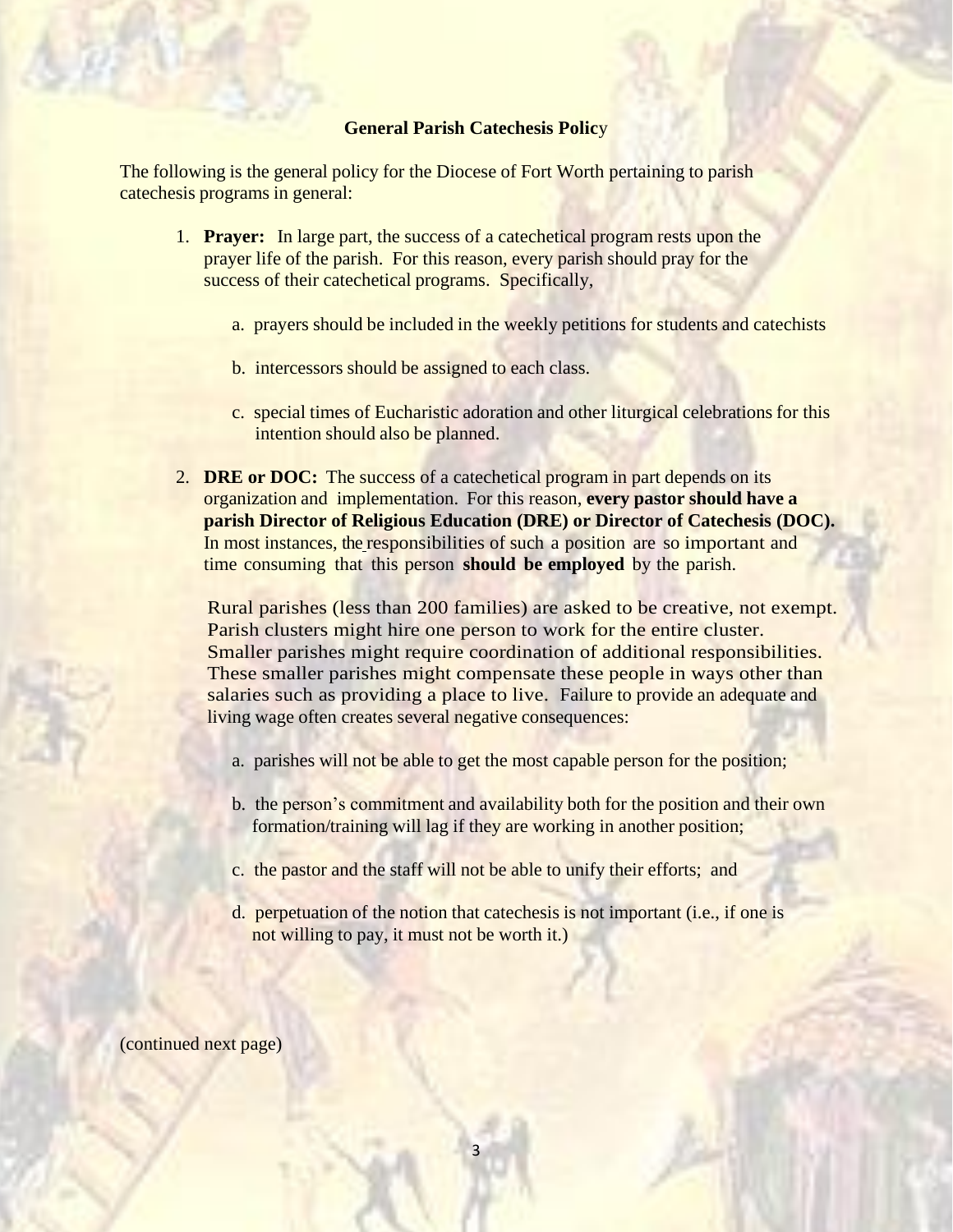### (continued from previous page)

- 3. **Catechists:** Catechists must be fully initiated practicing Catholics in good standing with the Church and actively involved in parish life. The following are essential qualities required of a catechist in the Diocese of Fort Worth:
	- a. Knows and supports the teaching of the Catholic Church.
	- b. Maintains a positive attitude in relating to others.
	- c. Relates well to assigned age/group.

d. Shows a concern for ongoing personal growth in its human, spiritual, intellectual, and pastoral aspects.

e. Should hold diocesan certification or actively working toward it.

In collaboration with the Diocese of Fort Worth, parishes are to provide for the formation of catechists. See: The St. Francis De Sales Catechist Formation Program through the Department of Catechesis.

- 4. **Catechumenal Model:** All parish programs should be catechetical, pastoral, and liturgical/sacramental in nature with a specific end in mind: the spiritual-moralintellectual progression of all for the purpose of inheriting the Beatific Vision.
- 5. **Adult Catechesis:** Catechesis should be primarily directed towards adults. For most parishes, this effort will entail a dramatic change in priority. There is no easy way to begin this change, but it is *essential.*
- 6. **Children's Catechesis:** Parishes must also provide catechesis for children. These programs are needed to assist parents. Putting adult catechesis first does not mean discontinuing catechesis for children.
- 7. **All People:** Parish catechetical programs must seek to accommodate not only different age groups, but also various cultures, educational abilities, physical needs, and schedules.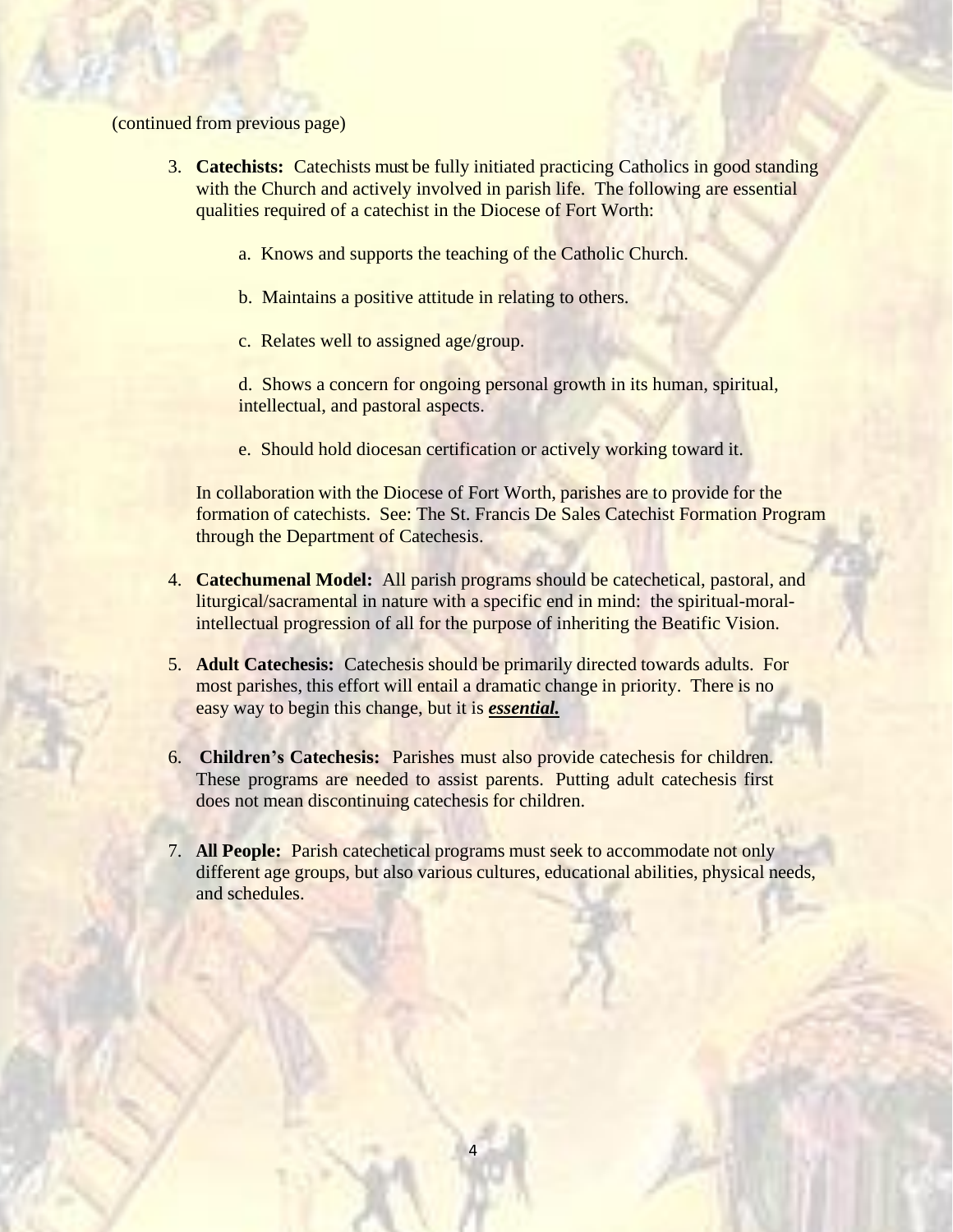### **Adult Parish Catechesis Is Primary**

The Church has asked that an emphasis be placed on adult catechesis in our parishes (cf. GDC 171-176). Catechesis of adults is the principal (first) form of catechesis because it is "addressed to the persons who have the greatest responsibility and the capacity to live the Christian message in its fully developed form" (CT 43).

Adults govern the world that youth live in. Adults must be witnesses. Catechesis is gravely insufficient if it is stopped in the adolescent years and it "proves no less necessary for adults" (CT 43).

Considering the Church's wisdom, *every* **parish is to begin or continue to establish adult catechesis** *as the primary focus***.** This catechesis must **not** be limited to liturgy and homilies, but **a systematic effort** to grow in understanding of the entire Deposit of Faith.

There should be regular classes/periods of instruction provided, study and discussion groups, prayer groups, and retreats for adults. **Every adult should naturally assume that they will make efforts to grow spiritually just as they make efforts to progress in their respective careers, hobbies, and other interests.**

One way to begin is for the pastor (along with a few adult parishioners) to work towards this goal of establishing adult catechesis through a committee. This committee should:

- 1. pray for guidance from the Holy Spirit
- 2. assess their parish situation
- 3. read and study *Adult Catechesis in the Christian Community*
- 4. read and study *Our Hearts Were Burning Within Us*
- 5. create and implement a plan for their parish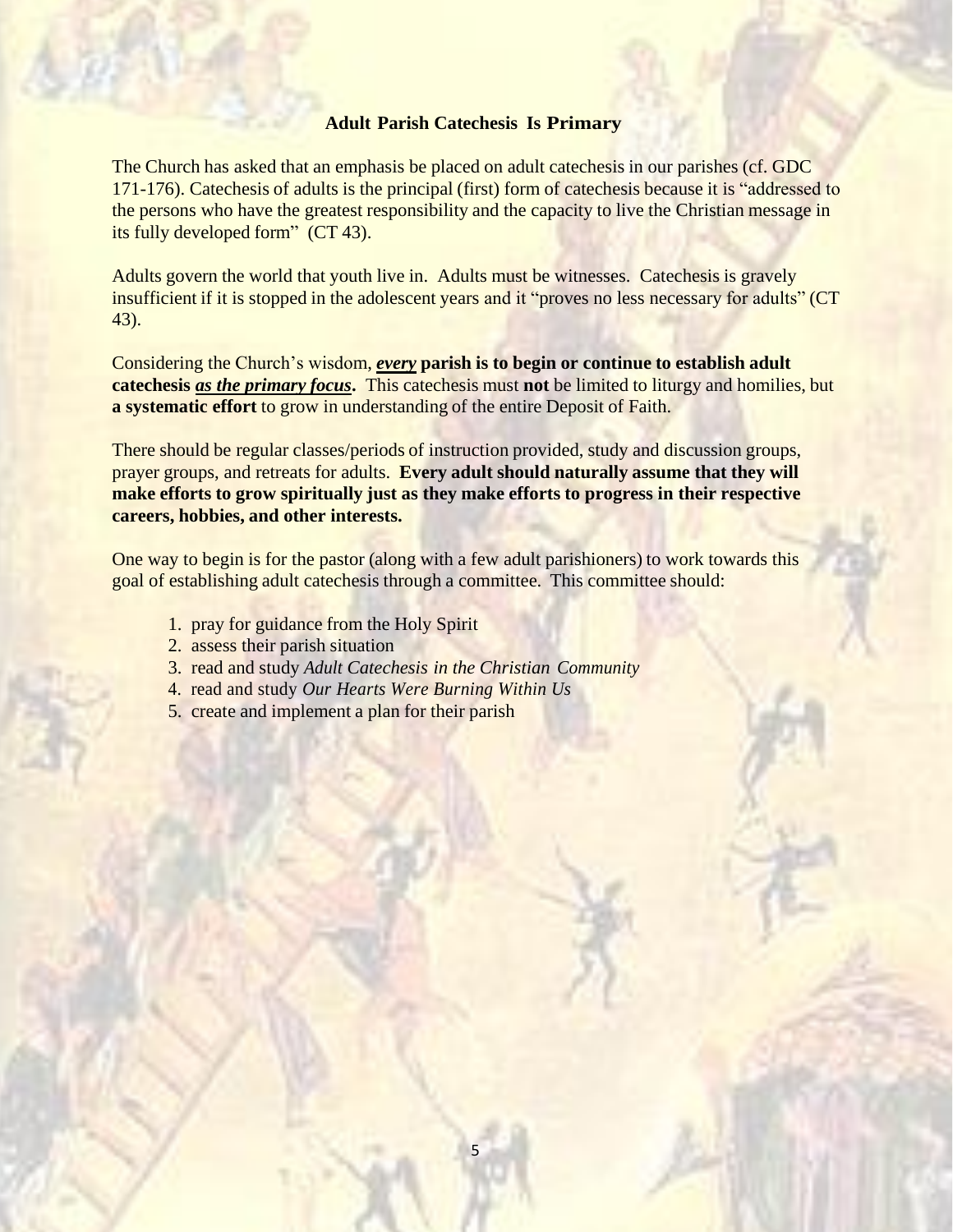### **Parish Religious Education for Children/Teens**

**Families are often unable to send their children to a Catholic school. In these situations**, parents have the responsibility of ensuring that their children, from kindergarten through twelfth grade, participate in religious education offered at the local parish. Pastors are to ensure that a vital program exists in their parish (or parish cluster) for these students. The following is the policy for the Catholic Diocese of Fort Worth, pertaining to parish religious education for Pre-K through  $12<sup>th</sup>$  grade.

- 1. **Program:** Every parish in the Catholic Diocese of Fort Worth **must offer religious education for children in grades K-12** *who are not attending a Catholic school* (Pre-K is optional.) Parishes should accomplish this by utilizing their own resources or running a joint program with a neighboring parish or parishes. [Parish clusters are to have a common program. When there are parish missions that do not have the student body to have religious education at the parish level, pastors and families are asked to work with neighboring parishes to find a suitable alternative.] **Religious education is essential, for it serves as the foundation to Sacramental Preparation, comprehensive Youth Ministry, etc.**
- 2. **Number and Length of Sessions:** There **should be between 25-30 weekly religious education sessions at the parish per year.** This is easily accomplished by aligning the parish program with the academic year. The length and time of each session is dependent upon issues such as the student's age, facility availability, Mass times, etc. The recommendation for each religious education session is **at least 1 hour for elementary students and 1 ½ hours for older students.**
- 3. **Curriculum and Texts:** All parish catechetical programs *should only use the textbooks approved by the Diocese of Fort Worth.*
- 4. **Summer Vacation Bible School Programs:** Parishes should make every effort to offer VBS.
- 5. **Registration/Waiver Forms (A/B/D)**: Every child participating in religious education must have a completed and signed "Form A" on file. In addition, a separate "Form B" must be completed and signed for each child for the purpose of accompanying Form A *per each program and/or activity*. As such, every child will have one Form A per year and one Form B *for each program* in which they participate (Religious Education, Sacramental Preparation, VBS, etc.) ["Form D" is to be completed and signed by every adult volunteer.]
- 6. **Registration Costs**: Registration costs are to remain nominal for all participants and are allowed for the purpose of covering material costs. There should never be a situation wherein a parish upcharges so-called "inactive" parishioners and/or grants "discounts" for so-called "active" parishioners. While material costs will vary year to year, there must be a uniform amount paid by all parishioners of the same parish in the same year. With that said, lessening the per child cost for larger families is encouraged.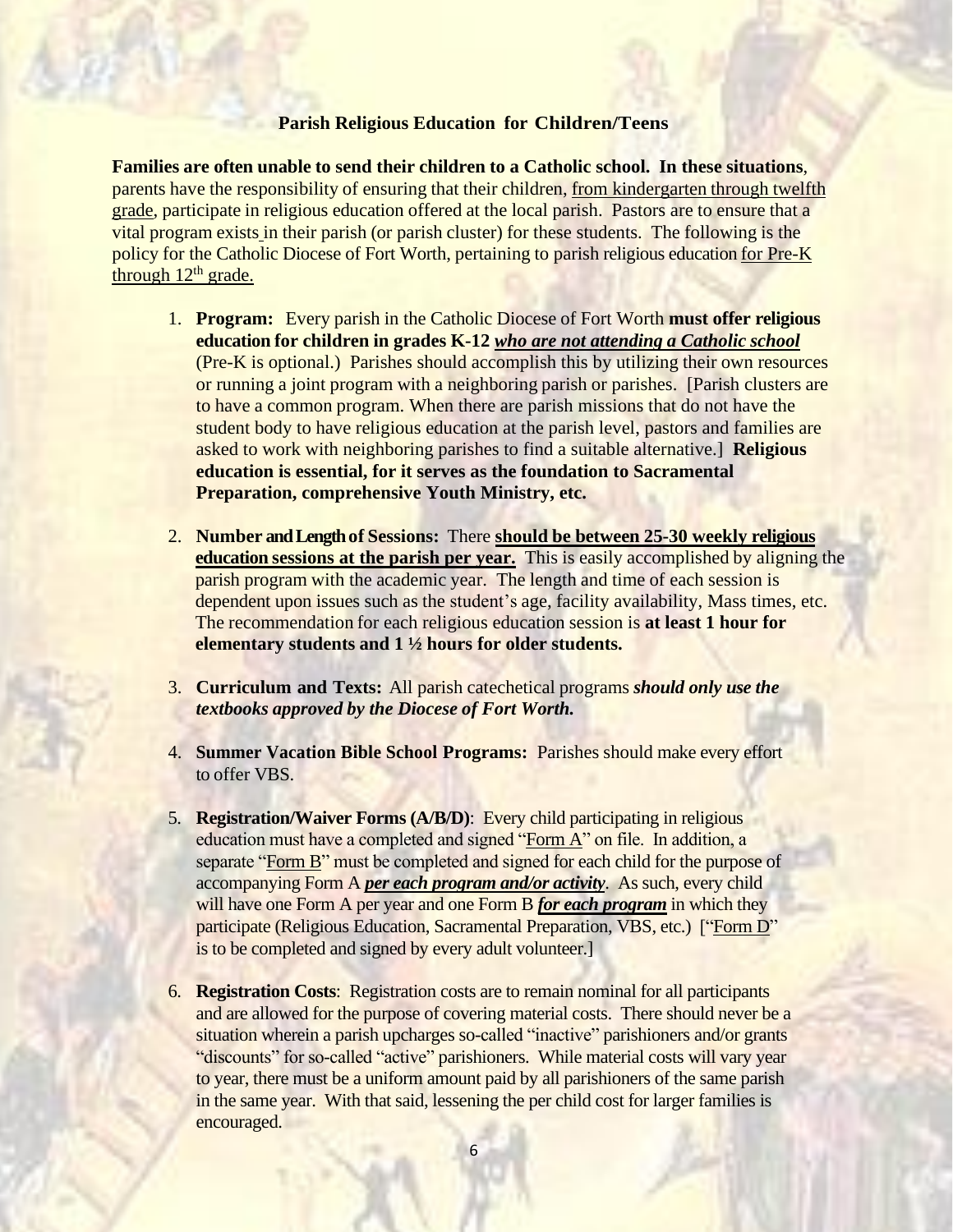7. **Parents:** Inasmuch as it is the responsibility of the parish to provide religious education, parents have a corresponding responsibility to see that their children participate each year if they are not in a Catholic school. Parents choosing to homeschool their children may do so, but in collaboration with the local parish, *especially for sacramental preparation.*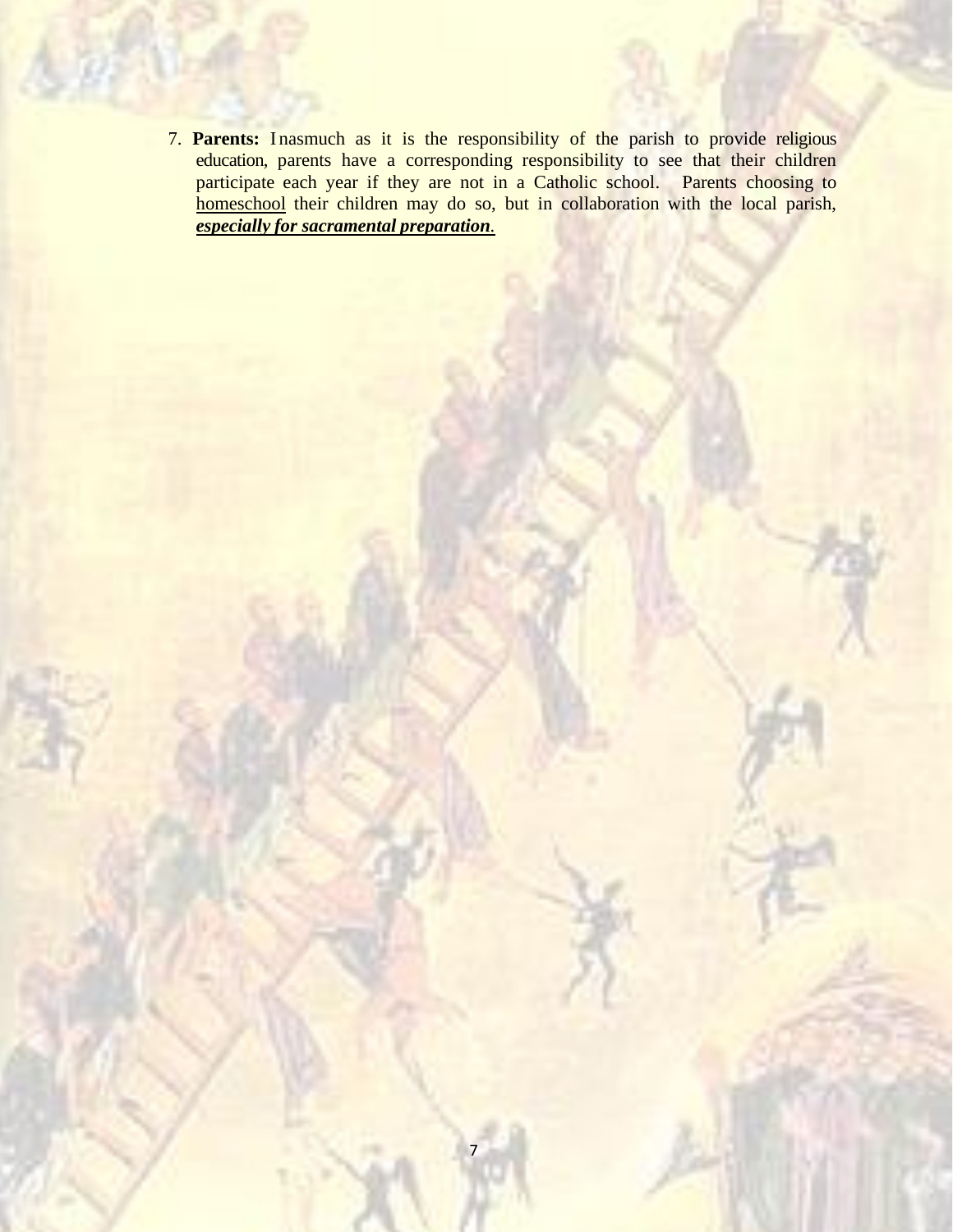## **Catechetical Models for Religious Education**

Catechetical models refer to the way in which the content, time, space, and audience is structured for religious education. Regardless of the catechetical model chosen, it must be inspired by catechumenal elements with an eye toward maturing in baptismal grace. Below is a brief description of possible catechetical models for religious education.

## **Classroom Model**

In the Diocese of Fort Worth, most parishes use a classroom model for catechesis, **easily likened to what occurs in our Catholic schools** – one catechist, with a helper, catechizing a class consisting of one grade (or in smaller parishes two or three grades.) This model allows for a systematic presentation of the faith, is most familiar, and most textbooks assume this model.

## **Family Model**

The basic structure of the family model is one which recognizes the role of parents as primary educators. The role of the catechist in this model is to help facilitate the process of parents forming their children in the faith. **In implementing the family model, it is essential to recall the diocesan requirement that there "should be between 25-30 weekly religious education sessions at the parish per year"** (pg. 6 of this document, #2, "Number and Length of Sessions.") This means that **every parish** (or cluster), regardless which model they use, **must offer 25-30 weekly religious education sessions per year at the parish for every child that is not attending a Catholic school** (*Ibid,* #1, "Program").

Per these guidelines, **this would mean that the parish wanting to implement the family model may have to adapt, modify, or adjust their use of family model materials and resources to be in accord with diocesan guidelines**. Most importantly, this means that the form of the family model executed at any parish in the Catholic Diocese of Fort Worth would be specifically **designed with the expectation of children being present at the parish on a weekly basis** *rather than once or twice a month***.** 

With this understanding, the practical weekly exercise of this model would look something like the following: *the first week* of religious education within any given month would consists in the Catechist mentoring and guiding the children in the catechetical lesson at the parish. Ideally, parents would be receiving instruction of their own during this time. [The role of the Catechist, in addition to leading the children in their lesson, will be to provide parents with information on the material the children just covered, instructions on how to engage their child at home on what the children just covered at the parish, and instructions on how to come into the parish classroom the next week to help lead the lesson.] *The second week* of religious education then consists in the Parents coming into the parish classroom with their children and helping the Catechist teach the children. The Catechist serves as a guide and mentor to the parents during this time. *The third week* of religious education follows the pattern of the first week and **the** *fourth week* of religious education follows the pattern of the second week. At the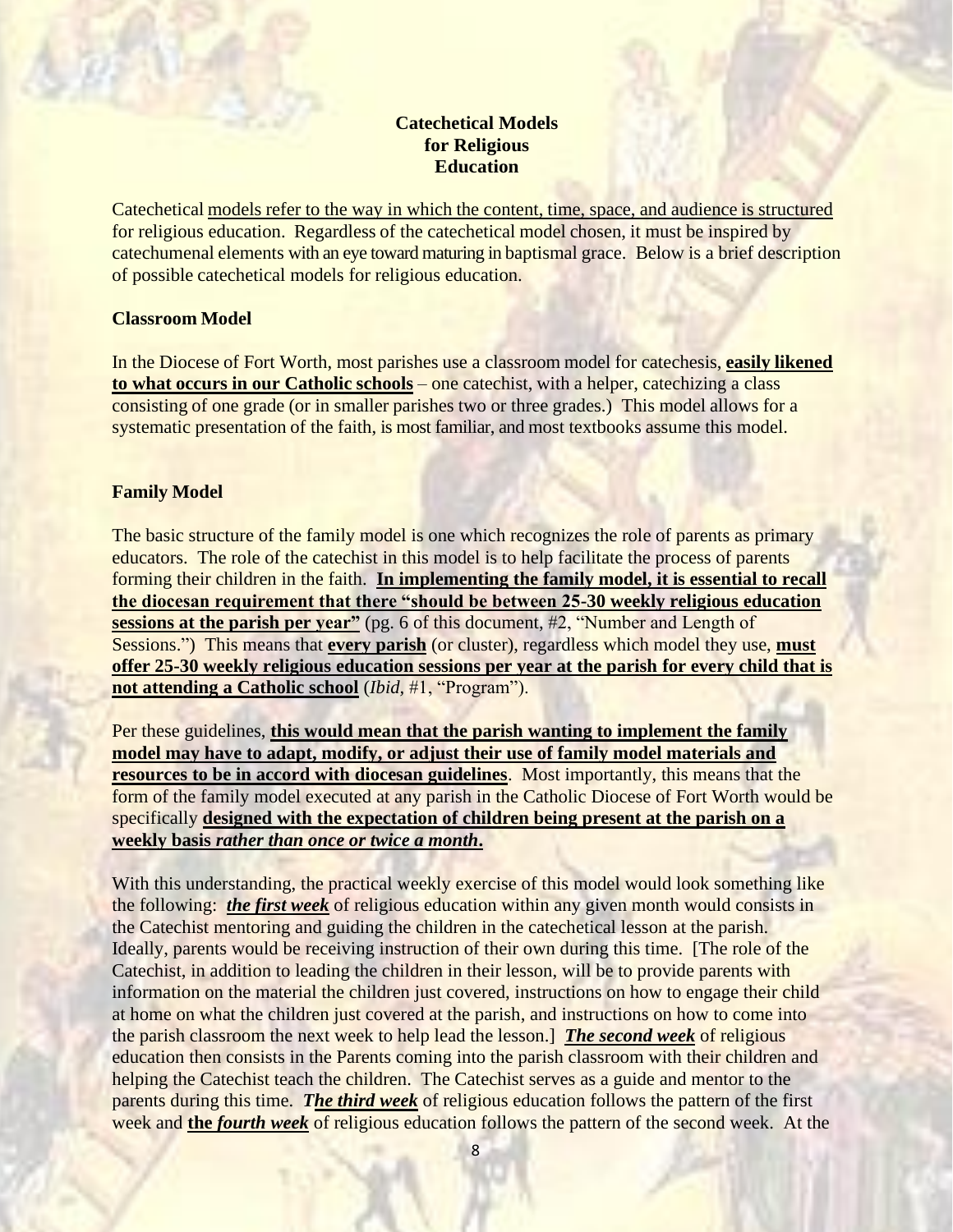end of the month, the parish holds a communal Family Day which consists of Mass, Adoration, Confession, meal, and communal lesson.

Within this form of the family model, **children are in the parish classroom every week while parents come into their child's parish classroom twice a month**. In this format (especially if you are using "A Family of Faith" by Sophia), two doctrines/lessons are covered per month; one doctrine/lesson is taught during weeks one and two and another doctrine/lesson is taught during weeks three and four. So, each lesson/doctrine will be split into two halves; week one will cover the first half and week two will cover the second half. This pattern is followed for weeks three and four. The purpose of this format is to facilitate parental formation (especially during weeks one and three when they should be in their own period of formation), aid in directing parental engagement in children learning the faith (during weeks two and four), and to serve the end/intention of highlighting the importance of parents engaging their children at home (through materials sent home.)

To be clear, the family model **is an optional model, not a mandatory one**. If it is to be exercised, it should operate with the understanding that it may not fit the needs of all families in your parish. As such, if it is employed, it may need to be utilized in conjunction with the traditional classroom model (as well as the homeschool option) to accommodate everyone in your parish.

## **Homeschool Model**

The term "homeschooling" describes the work of parents who have undertaken the formal religious education of their children. The number of families who homeschool is growing in the Diocese of Fort Worth. The Diocese of Fort Worth recognizes this movement as a gift to the Church. Recent popes have called on parents to be the primary educators of their children and homeschooling parents have responded to this call, often making great sacrifices for the sake of their children's care. In doing so, they are exercising a right that comes from God and are fulfilling a religious duty in a beautiful and sometimes heroic way. In their love for their children and their willingness to make great sacrifices for the sake of their children's religious education, they offer an outstanding and exemplary witness to our parish communities.

### **\*\*\*Discouraged Methods**

## **Video and/or Internet Catechesis**

Pastors and catechists are **discouraged** from basing catechesis largely upon videos, DVD's, internet, IVAN, radio, CD's, or any other medium that entails "watching" or "hearing" an inaccessible person. The aim of catechesis is intimacy with a divine Person, Jesus Christ, and His Church. While the teachings presented on these mediums may be orthodox, they cannot replace a relationship with a real catechist who loves Jesus Christ, who loves them, and who the student can see, hear, and touch. This need for a living witness of the faith pertains to both adults and children; especially in our modern age where an inordinate amount of time is spent with the inanimate and thus limiting the opportunities for true human relationships.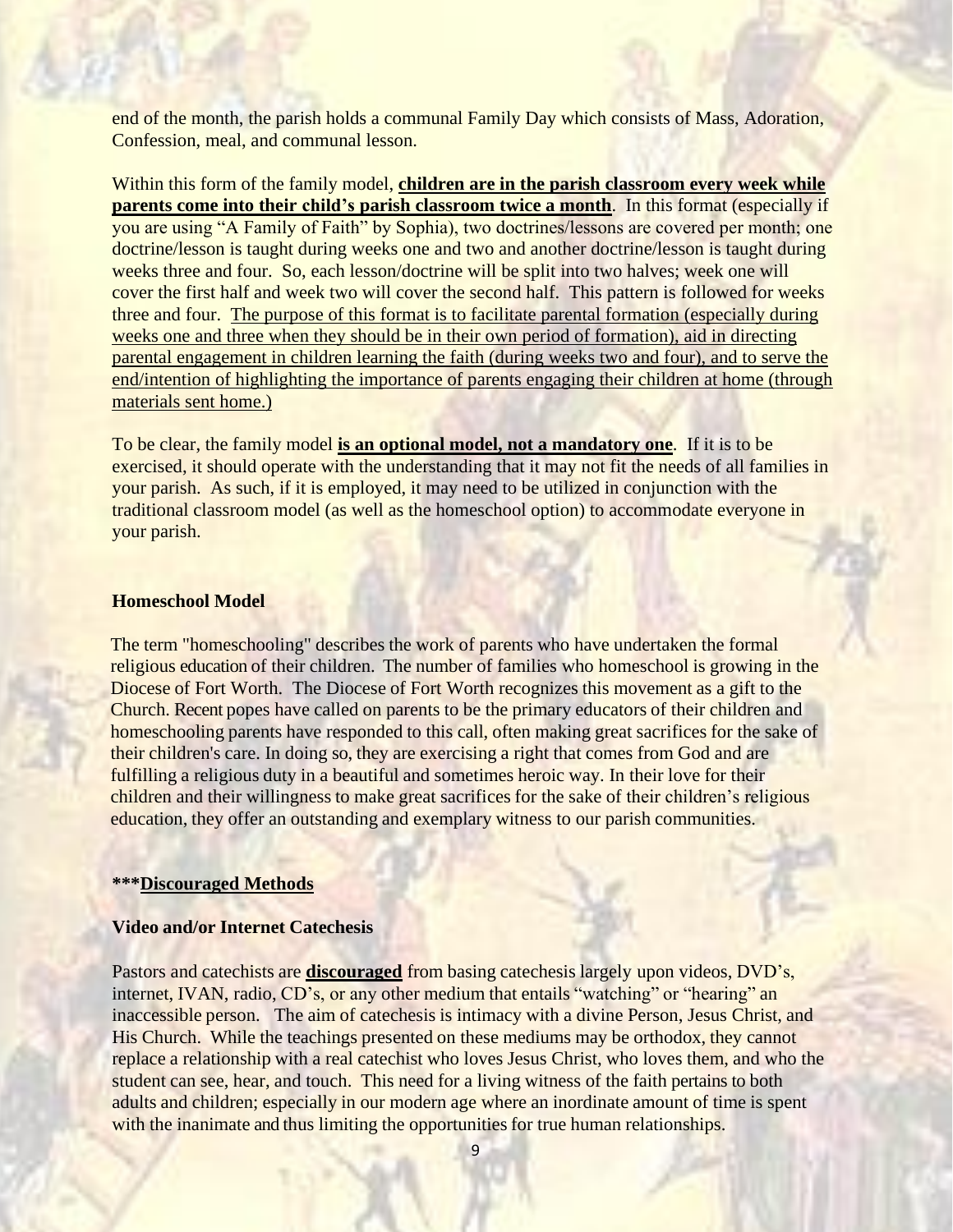## **Lectionary-Based Catechesis**

Pastors and catechists are **discouraged** from the exclusive use of lectionary-based catechesis for grades Kindergarten through 12. These materials can and should be used to supplement the curricula and prepare for Sunday Eucharist. The lectionary is not intended to present the Faith systematically.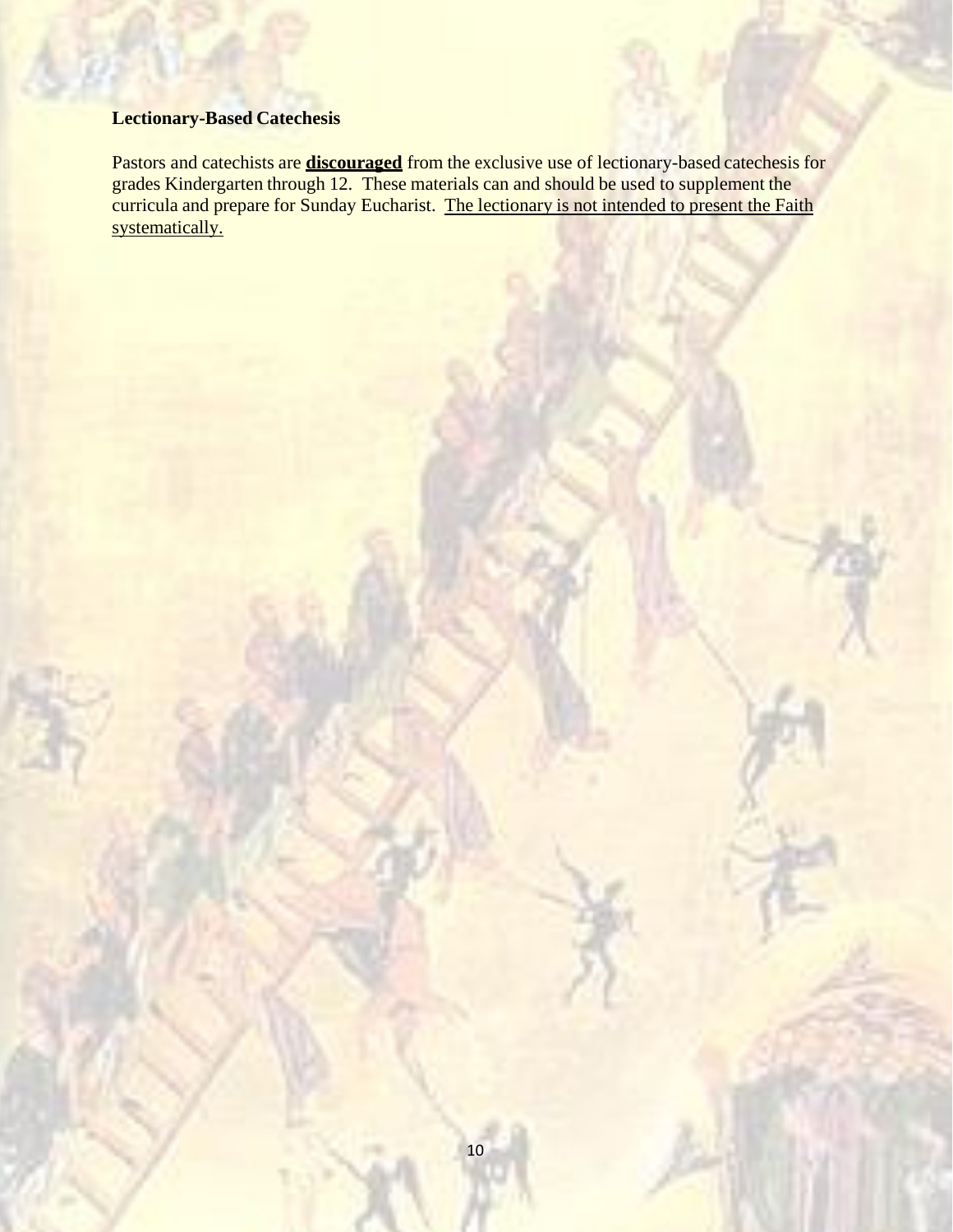### **Homeschool Guidelines**

[Taken from *Catholic Diocese of Fort Worth: Homeschool Catechetical Guidelines for Parish Religious Education*]

### **Two Distinctions regarding Religious Education**

When one speaks of homeschooling within a parish religious education context it typically refers to two models:

**I.** The first model refers to a traditional homeschool family that involves children receiving direct academic and religious instruction from their parents at home or through the assistance of an academic cooperative. The parents in this situation choose to continue their children's religious education formation at home instead of participating in the local parish religious education program.

Parents under this model would communicate with the Pastor and the parish Director of Religious Education regarding their desire to continue teaching the Catholic faith to their children at home. Considering the religious education program offered by the parish, parents would be required in good faith to provide a sample of their religious education curriculum to make sure it aligns with current Diocesan catechetical standards.

**II:** The second model refers to a homeschool family who typically sends their children to public school and chooses to homeschool their child in religious education instead of participating in the parish religious education program.

Parents under this model would communicate with the Pastor and the parish Director of Religious Education regarding their desire to continue teaching the Catholic faith to their children. Parents would be required to explain and outline the reason(s) why they want to homeschool their child/children in religious education at home instead of participating in the religious education program.

### **The Role of the Teaching Church**

While parents are the primary educators of their children, they are not the sole educators. The Church is Mother and Teacher. The bishop is the chief catechist in a Diocese and "it is the responsibility of the diocesan Bishop to issue norms concerning catechesis and to make provision that suitable instruments for catechesis are available" (*Canon 775, 1*). The Code of Canon Law continues to say that Pastors have the responsibility for sacramental preparation and all catechesis so that the faith of the faithful becomes living, explicit, and productive through formation in doctrine and the experience of Christian living (*Summation, Canons 843 2, 773; 777*).

The Church places a high priority on the formation of catechists for the service of catechesis. The General Directory for Catechesis states that "diocesan pastoral programs must give absolute priority to the formation of lay catechists" (234). Catechists need to be prepared and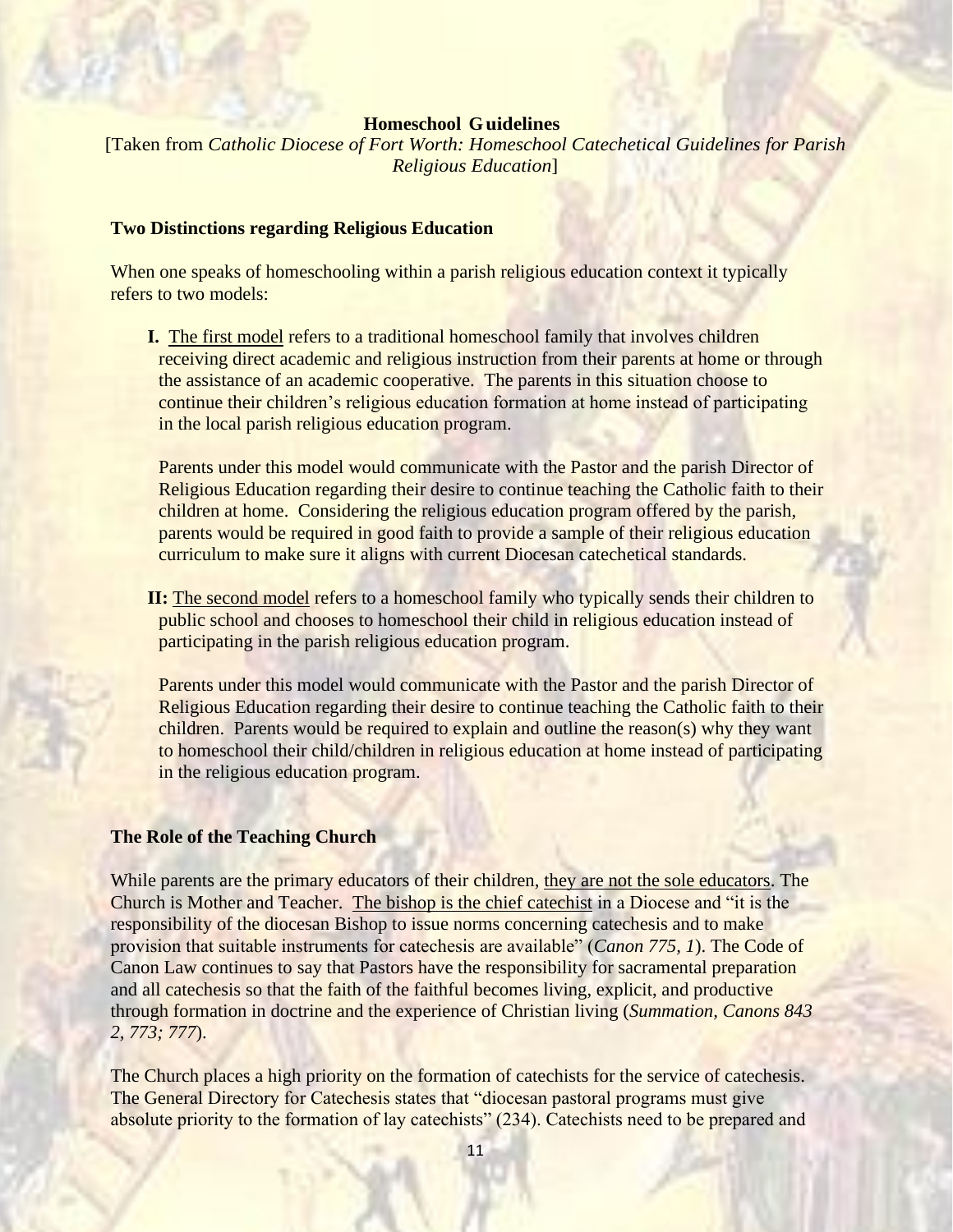participate in continuing education (*Canon 780*). For these reasons, the Catholic Diocese of Fort Worth *invites parents to avail themselves* of various programs and courses offered through the Diocesan Department of Catechesis, especially participation in the St. Francis De Sales Catechist Formation Program which addresses formation in Catechesis, Sacred Scripture, doctrine, liturgy, methods, content and curriculum, the Catechumenate etc.

### **General Diocesan Guidelines** (Homeschool)

The Catholic Diocese of Fort Worth has written the following guidelines for its partnership with families who choose to home school.

1. The Catholic Diocese of Fort Worth considers home schooling in religious education as a viable option *along with Catholic Schools and the parish Religious Education Program*.

2. Home school families **must be registered members of their parish** and make the Pastor aware of their intent to home school.

3. The full name, address, date of birth and current grade level of each child being home schooled must be submitted to the parish Director of Religious Education to maintain appropriate and accurate records.

4. Each child *from kindergarten through twelfth grade* is to receive appropriate religious instruction of at least one hour per week.

5. Parents may use any catechetical textbook(s) on the approved diocesan Department of Catechesis Religious Education textbook list. Parents are encouraged to use those series adopted by their parish Religious Education Program.

6. Parents homeschooling their children are encouraged but not required to attend parish Religious Education In-Service programs.

7. Parents homeschooling their children are encouraged to seek assistance from the parish D.R.E. or C.R.E. when particular questions or needs arise.

8. Children, along with their parents, are encouraged to participate when special Masses for children are scheduled.

9. Each parish should provide home school families with a list of all catechetical, liturgical, and pastoral activities available to them and their children.

10. *A Catechetical assessment will be required* of any child who is being homeschooled in religious education to gauge the students' catechetical development for the following catechetical year. This assessment typically involves use of Sacred Scripture, the Catechism of the Catholic Church and the current religious education text used within the parish catechetical process. Note: examples of catechetical assessments can be obtained from the Department of Catechesis.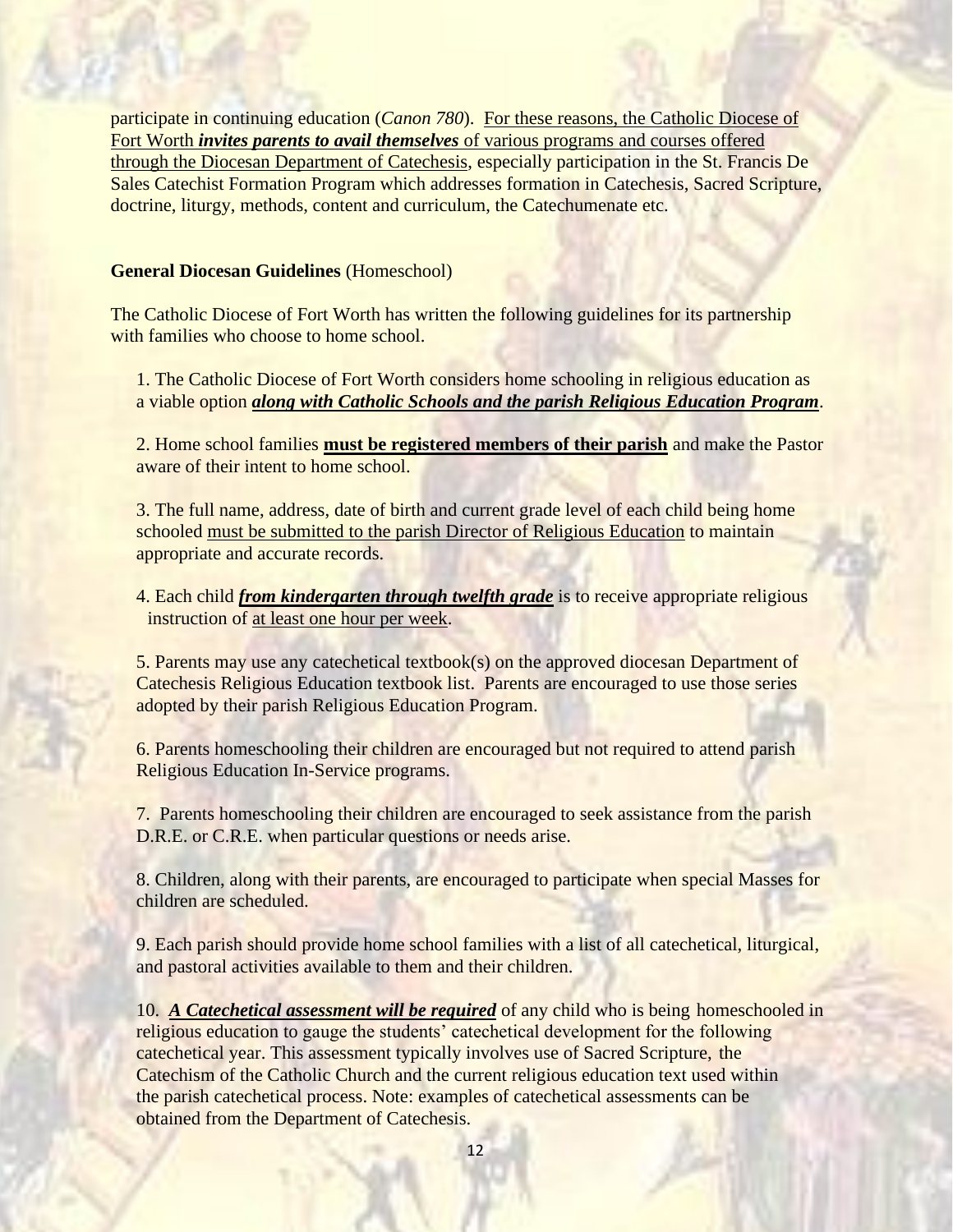## **Sacramental Preparation Guidelines** (Homeschool)

One of the most important duties of the Pastor is to ensure that children are properly prepared for the reception of the Sacraments of Penance, Holy Eucharist, and Confirmation by means of catechetical formation given over an appropriate period (*Canon, 777*). The Pastor, Pastoral Administrator or DRE of a parish shall have the responsibility of ensuring that the sacramental preparation of children is both adequate and in conformity with the teachings of the Catholic Church (Magisterium) and shall determine, in consultation with the parents, a child's readiness for the sacraments.

1. Children may not receive the sacraments of initiation (First Penance, First Eucharist) prior to the age of reason (7 years of age) unless given permission by the appropriate ecclesiastical authority after a careful catechetical assessment. They must also fulfill all parish and diocesan requirements before being permitted to receive these sacraments.

2. Children may be confirmed prior to the age of 15 after a careful catechetical assessment and permission from the appropriate ecclesiastical authority. They must also fulfill all parish and diocesan requirements before being permitted to receive this sacrament.

3. The parents of children receiving sacraments of initiation (First Reconciliation, First Eucharist, or Confirmation) must fulfill all parish and diocesan requirements.

4. Homeschooling families should have clear lines of communication with their pastors and DRE's. Parents who wish to home school their children should schedule a meeting with a parish priest or DRE to discuss their plans.

5. Parishes should make available to homeschooling parents any resource that the parish uses in sacramental preparation. Homeschooling families can elect to use these materials or other suitable materials approved by the diocese. Homeschooled children are expected to meet the same standards as other students and receive the sacraments of initiation at the usual age. When service projects or other works are required, parents may be entrusted to oversee the work.

6. **Parents must work closely with their parish, for the sacraments are not simply personal but also communal**. In the sacraments, we are inserted not only more fully into Jesus Christ, but also into His Church. For this reason, parents and children must attend all parent meetings, retreats, interviews, and rehearsals as required by the parish.

7. "The sacraments are 'of the Church' in the double sense that they are 'by her' and 'for her'" (*CCC* 1118.) Therefore, the actual and immediate preparation for the sacramental celebration **must be within the context of the parish sacramental program** (cf. *CCC* 2179, 2226).

8. **The parish is to ensure that sacramental reception is properly recorded in the appropriate sacramental registers**.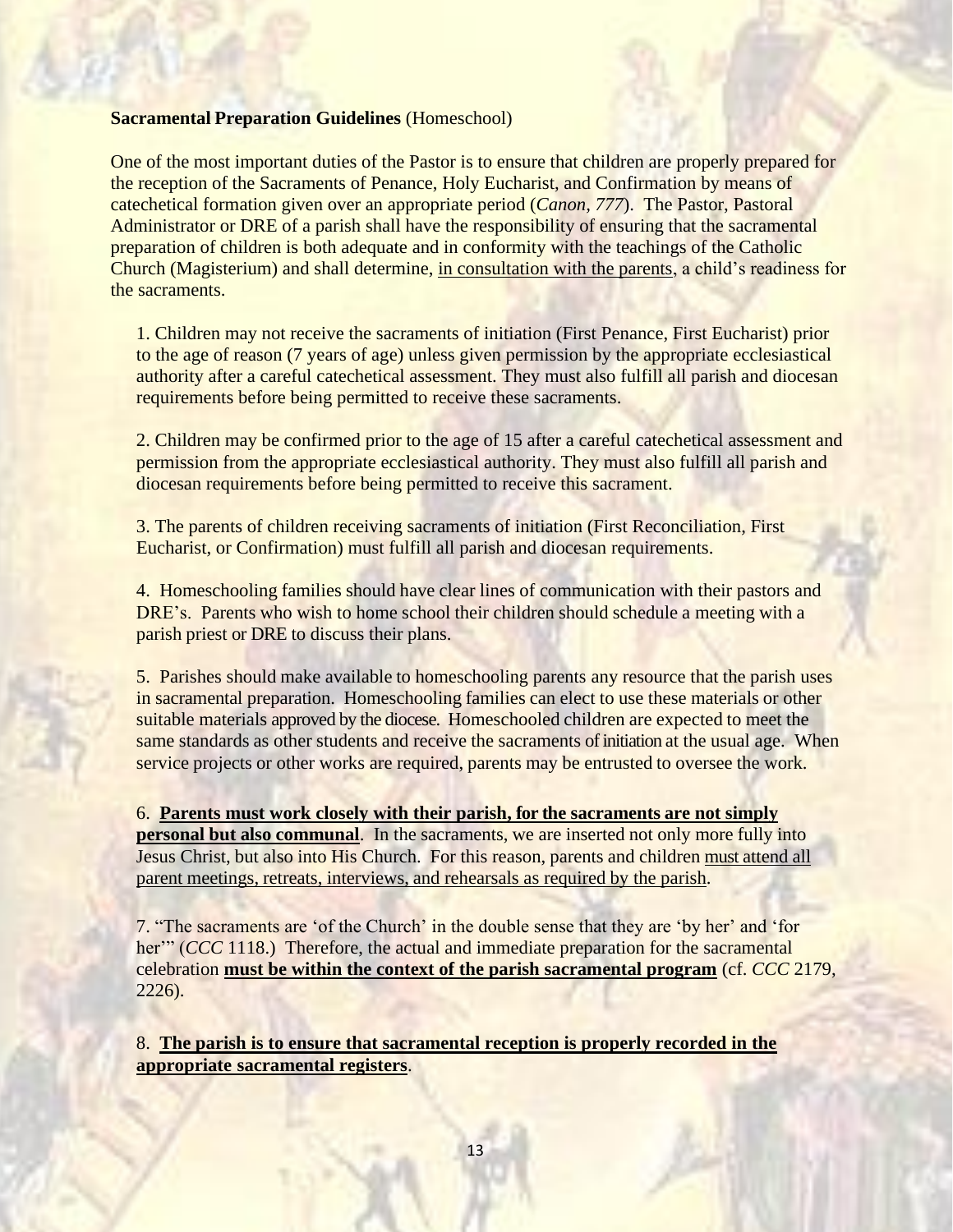### **Parish Sacramental Preparation**

Pastors bear the responsibility for sacramental preparation and all catechesis so that the faith becomes living, explicit, and productive through formation in doctrine and the experience of Christian living (Can 843 §2: 773; 777). **All sacramental programs must follow the criteria set by Bishop in conformity with general laws established by the Church. [Please refer to the Sacramental Preparation Guidelines specific to each sacrament.** These can be found at <https://fwdioc.org/childrens-catechesis> ]

### **General Sacramental Preparation Guidelines**

1. "The sacraments are 'of the Church' in the double sense that they are 'by her' and 'for her'" (*CCC* 1118.) Therefore, the actual and immediate preparation for the sacramental celebration **must be within the context of the single sacramental program of the parish** (cf. *CCC* 2179, 2226; pg. 13, *Guidelines for the Preparation and Celebration of the Sacrament of Eucharist for the Diocese of Fort Worth*).

2. "When circumstances allow, a sacrament preparation program that is **separate** from a religious education/school program is **recommended**" (pg. 12, *Guidelines for the Preparation and Celebration of the Sacrament of Penance for the Diocese of Fort Worth*.) A sacramental preparation program that is **separate** from a religious education/school program has important advantages such as allowing for individual readiness to determine participation in the sacrament "rather than requiring a determination based on a particular age or grade. It also encourages the involvement of additional catechists who can specialize in sacramental preparation" (pg. 12-13, *Guidelines for the Preparation and Celebration of the Sacrament of Eucharist for the Diocese of Fort Worth*.)

3.Raise as few obstacles as possible to the reception of the sacraments. Seek to balance the value of adequate preparation and proper disposition with the recognition of sacraments as free gifts from God.

4. Adapt to the needs, age, and circumstances of the candidates.

5. The Church's desire is for candidates to celebrate the sacraments as early as possible after reaching the appropriate age (as determined by the Church.)

6. Sacramental catechesis enables the child to celebrate the sacrament and to understand why the sacrament is beneficial/essential.

## 7. **Any demonstrations of financial support, e.g., envelopes, may not be made a requirement for sacramental reception.**

8. Families are never to be given the impression that they are buying the sacraments. As such, costs (if any) are to remain nominal for all participants and are allowed solely for the purpose of covering material costs. There should never be a situation wherein a parish upcharges so-called "inactive" parishioners and/or grants "discounts" for so-called "active" parishioners.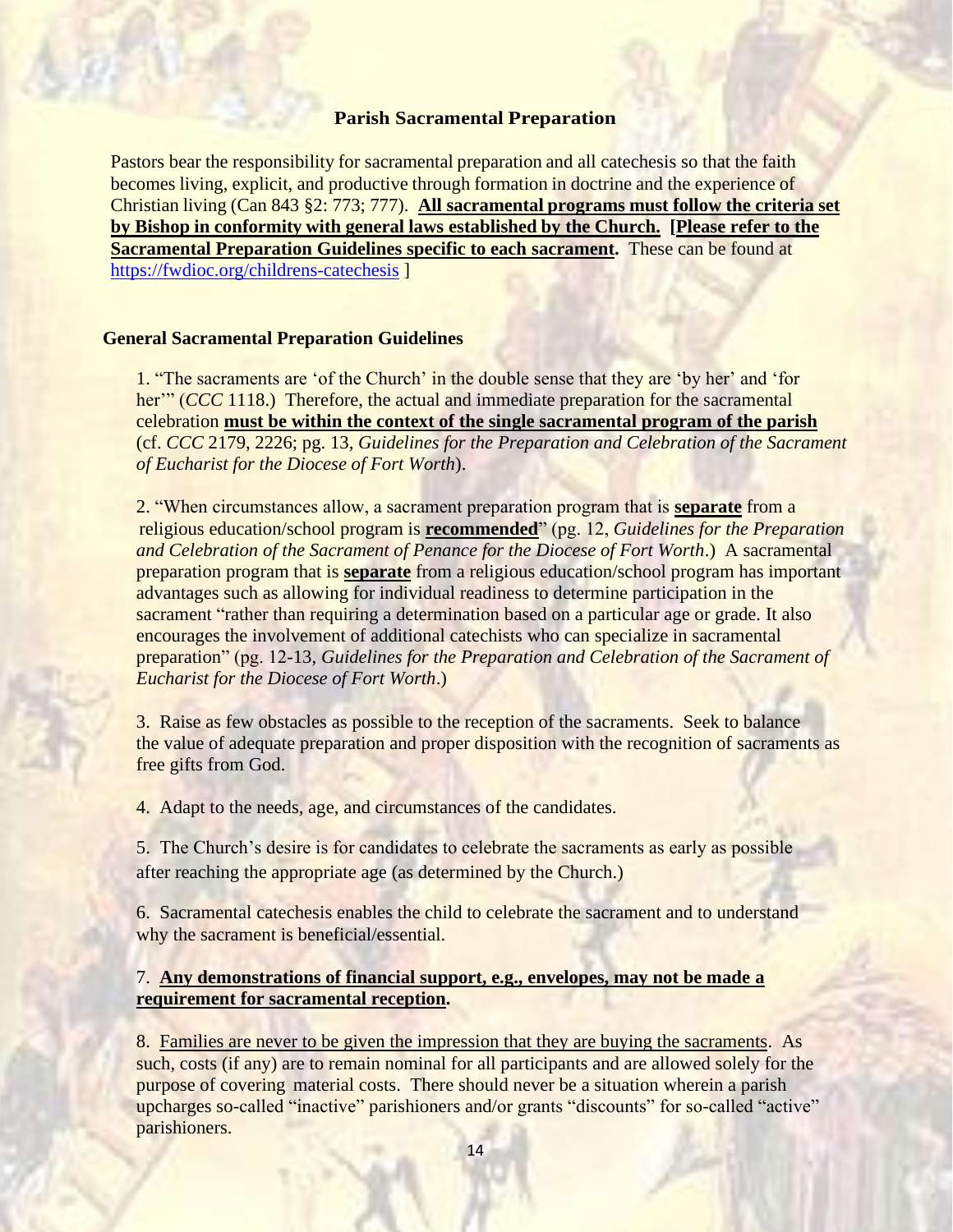9. A request for reception of the sacraments from a family or individual *outside the canonical boundary* of the Catholic Diocese of Fort Worth must be accompanied by a letter of permission from their diocese and pastor before they prepare for sacramental reception.

10. A request for reception of the sacraments from a family or individual *within the canonical boundary* of the Catholic Diocese of Fort Worth must be accompanied by a letter of permission from their pastor before they prepare for sacramental reception (cf. pg. 12, *Guidelines for the Preparation and Celebration of the Sacrament of Penance for the Diocese of Fort Worth*.)

11. Curriculum and Texts: All parish sacramental preparation programs in the Diocese of Fort Worth are to use the Curriculum Guidelines mandated by Bishop. *Parishes are to use the textbooks approved by the Diocese of Fort Worth.*

12. **The parish is to ensure that sacramental reception is properly recorded and/or notated in the appropriate sacramental registers**.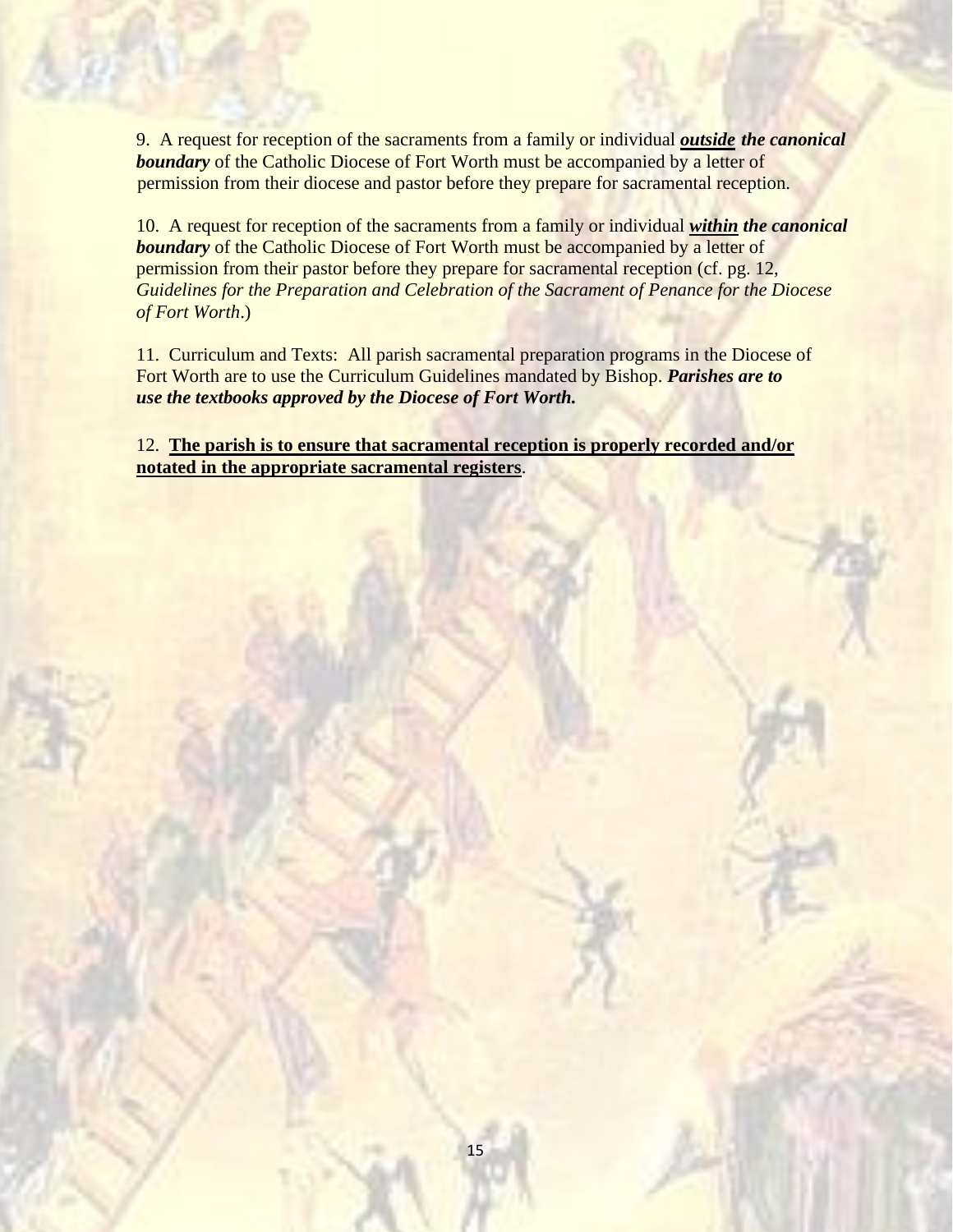### **The Purpose of the Textbook**

Textbooks play an important role within the scope of any catechetical program. Effective textbooks provide catechists with abundant background, thorough explanation of Church doctrine, methodology suggestions and resources. They provide the learner with a clear, accurate and comprehensive exposition of the Catholic Faith. *A good textbook serves as a tool* to articulate, illustrate, and reinforce the living witness and explanations of the catechist. For some, a textbook may *open the heart through the gateway of the intellect* to know, love and serve Jesus Christ. These textbooks are considered "doctrinally sound" or "faithful" or "orthodox."

In *On Catechesis In Our Time*, Pope St. John Paul II writes,

One major feature of the catechetical renewal today is the rewriting and multiplication of catechetical books taking place in many parts of the Church. Numerous very successful works have been produced and are a real treasure in the service of catechesis. But it must be humbly, honestly recognized that this rich flowering has brought with it articles and publications which are ambiguous and harmful to young people and the Church's life.

In certain places, the desire to find the best forms of expression or to keep up with fashions in pedagogical methods has often enough resulted in certain catechetical works which bewilder the young and even adults, either by deliberately or unconsciously omitting elements essential to the Church's faith, or by attributing excessive importance to certain themes at the expense of others, or, chiefly, by a rather horizontalist over-all view [not in] keeping with the teaching of the Church's Magisterium. Therefore, it is not enough to multiply catechetical works. In order that these works may correspond with their aim, several conditions are essential:

- a) they must be linked with the real life of the generation to which they are addressed, showing close acquaintance with its anxieties and questionings, struggles and hopes;
- b) they must try to speak a language comprehensible to the generation in question;
- c) they must make a point of giving the whole message of Christ and his Church, without neglecting or distorting anything, and in expounding it they will follow a line and structure that highlights what is essential;
- d) they must really aim to give to those who use them a better knowledge of the mysteries of Christ, aimed at true conversion and a life more in conformity with God's will. (CT49)

These four conditions serve to guide the evaluation of cate chetical series and textbooks.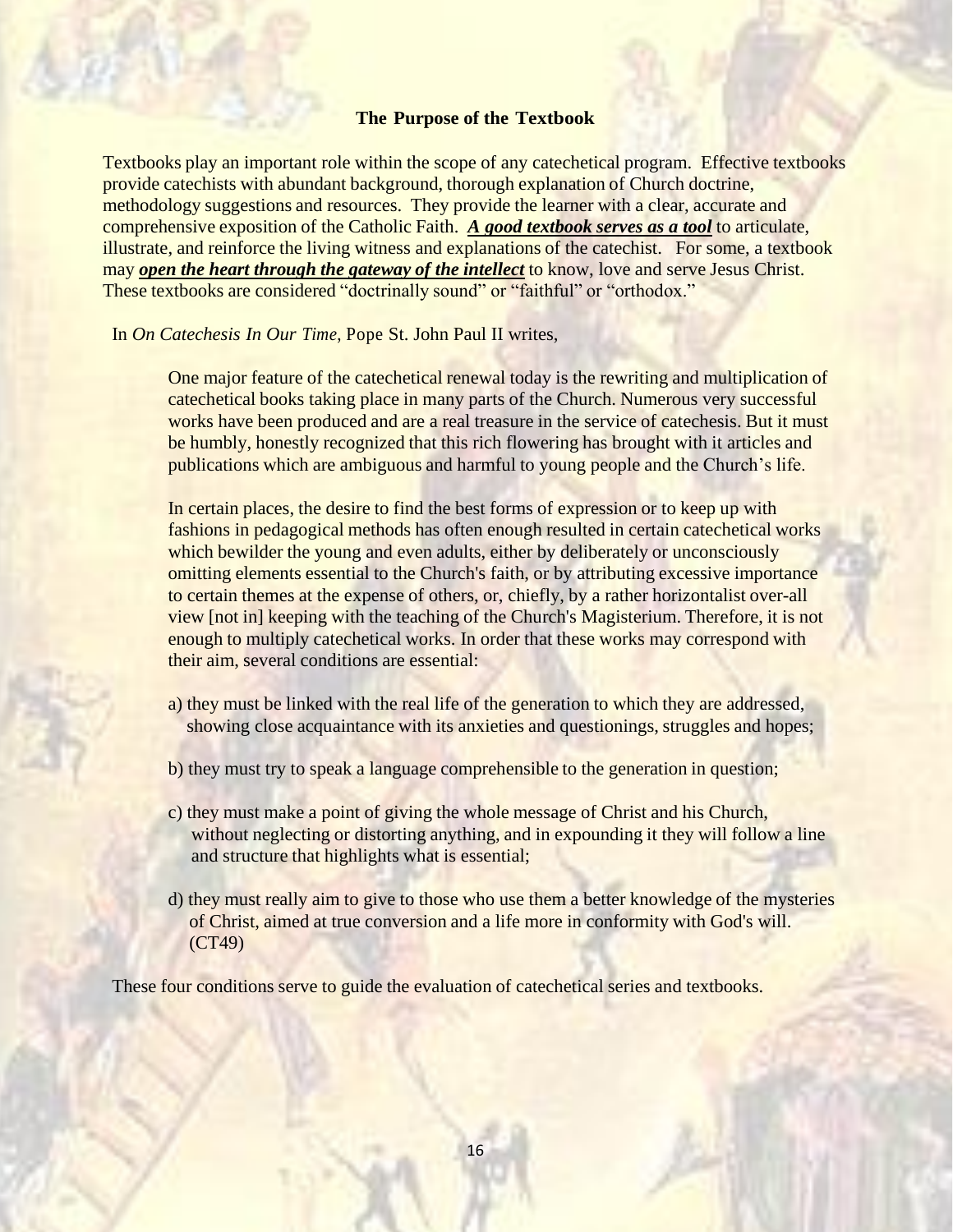## **Who Needs a Textbook? Why?**

Three groups of people need a textbook series or textbooks consistent with a curriculum of their particular purpose.

1. Parish leaders (the pastor, the DRE or DOC, etc.) need the tools of a catechetical textbook series if their catechesis is organized into graded, separate groups or focus topics:

- a. to provide for an orderly and systematic study of Catholicism;
- b. to give an overview of the curriculum;
- c. to insure steady progress from year to year;
- d. to provide concrete direction and focused aids to the catechists.
- 2. Catechists, whether experienced or inexperienced, need the tool of the manual/textbook:
	- a. to assure that Catholic doctrine and practice is consonant with Scripture, Tradition and the Magisterium as presented in the Catechism of the Catholic Church (CCC);
	- b. to provide a sense of direction for the current lessons and a sense of continuity with previously covered materials as well as give an indication of future materials;
	- c. to give an overview of the work for the entire year;
	- d. to aid in developing lesson plans that are community oriented, liturgically and theologically sound, and oriented toward service;
	- e. to suggest a variety of methodologies and resources;
	- f. to provide specific cultural understanding and subsequent needs of the student.
- 3. Students need the tool of the textbook:
	- a. to have a reliable guide to the doctrines of the Catholic Church;
	- b. to work in and from;
	- c. to provide stimulus and focus;
	- d. to allow for independent use;
	- e. to refer to within the family setting.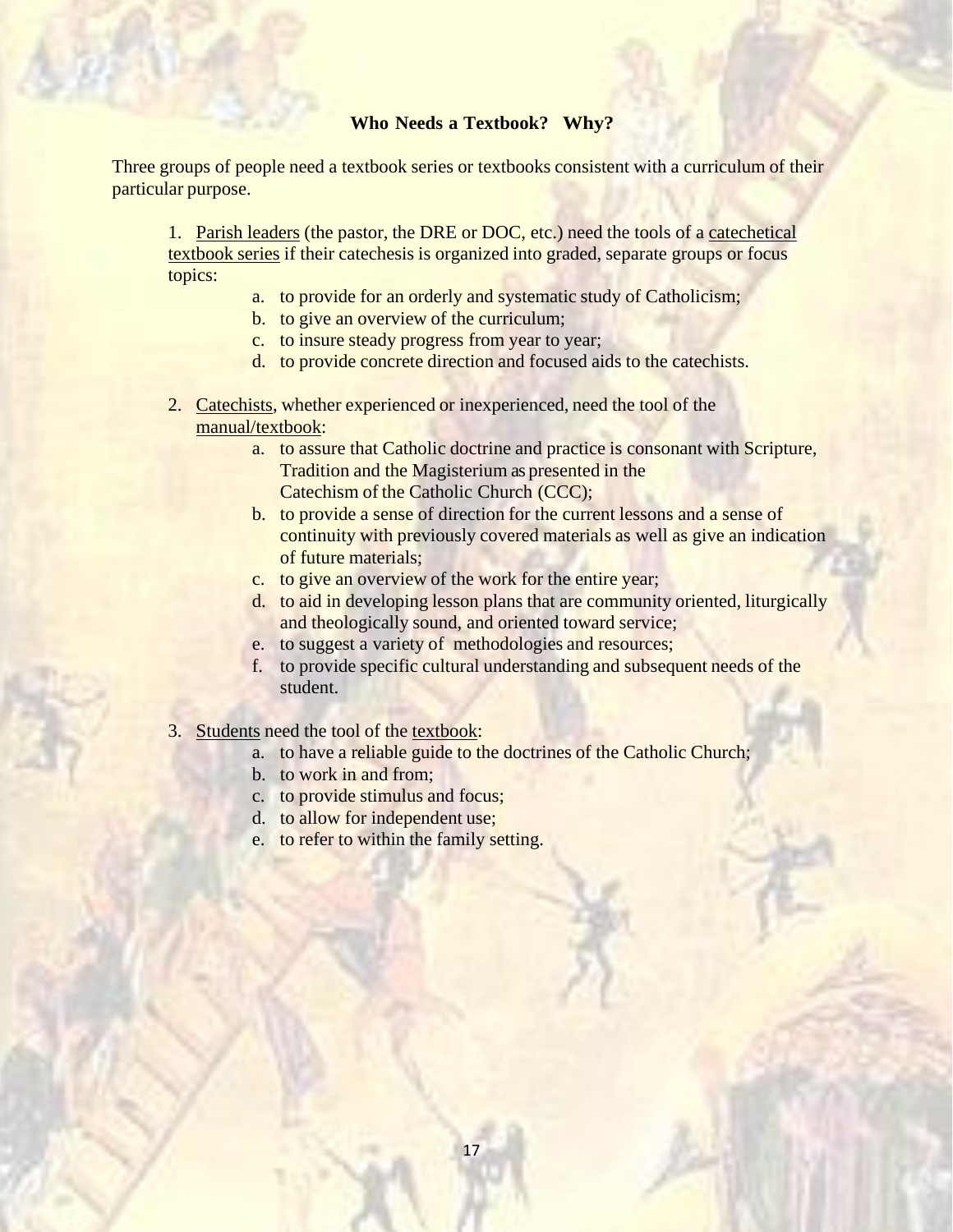## **Diocesan Textbook and Catechetical Materials Evaluation**

The work of evaluation textbooks is ongoing and time consuming. We rely heavily on the input of the Bishop's Ad Hoc Committee on the Catechism and the pastors and catechetical leaders of our diocese. The goal in recommending textbooks is:

- 1. To identify those textbooks and catechetical series which clearly and completely embody the doctrines of the Church.
- 2. To identify resource materials which most closely reflect our own Curriculum Guidelines.

The consideration of textbooks can evolve very quickly into an unproductive dialogue of "textbook wars." There is a real temptation to put too much emphasis on the choice of textbooks instead of other *more important factors such as the catechist and their training*.

The approach employed in these pages is meant to encourage thoughtful decisions that can benefit the catechetical program of the parish. The following recommendations represent a work in progress. The Department of Catechesis welcomes the advice and experience of those who work at the parish level to help make textbook selections in the diocese.

Materials which have not been reviewed are not listed. *Unlisted catechetical materials that you would like to use in your programs should be submitted for review along with a letter describing how the material reaches the above stated two-fold goal.*

Submissions should be sent to:

Catholic Diocese of Fort Worth, Department of Catechesis, 800 West Loop 820 South Fort Worth, TX 76108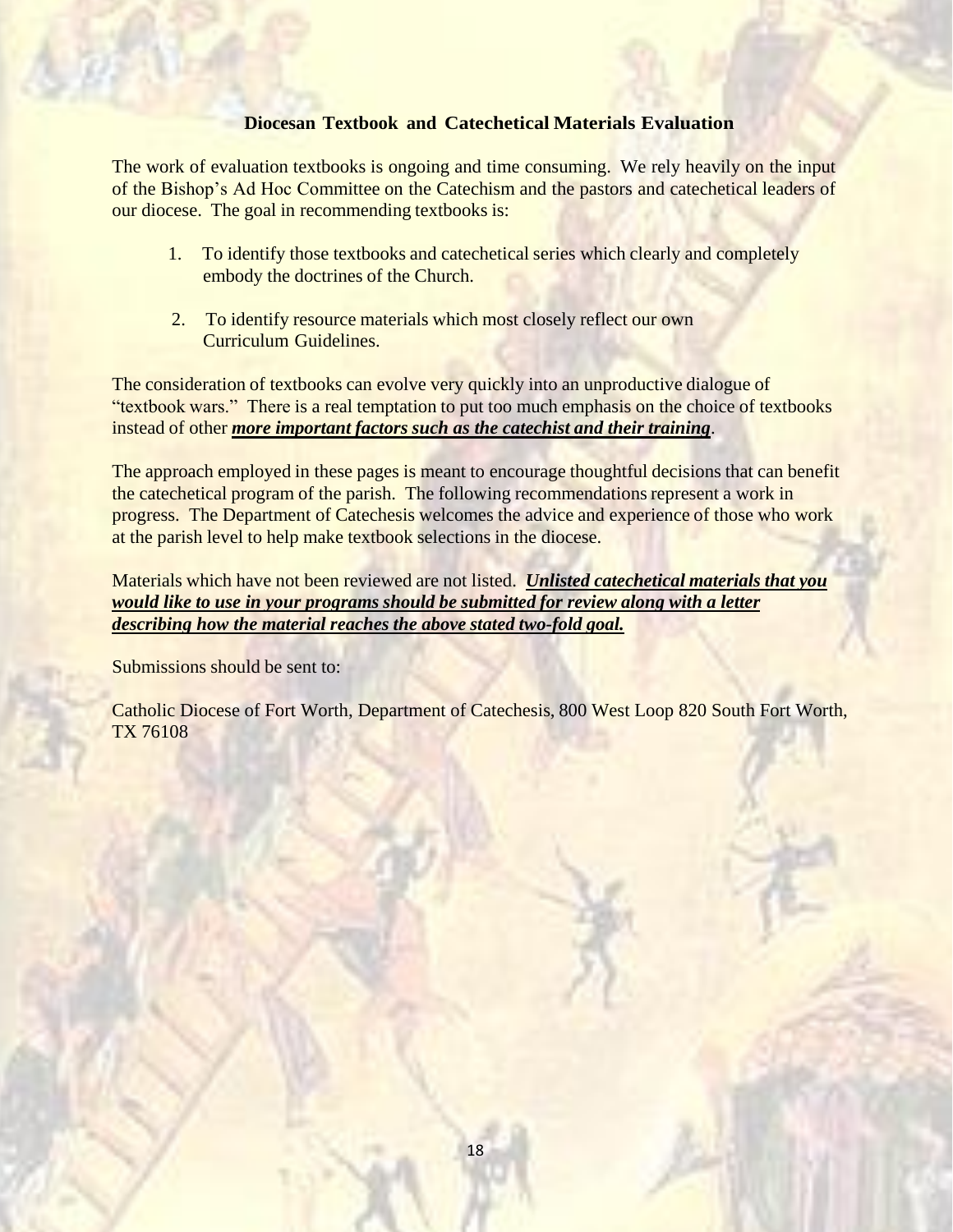## **Textbook and Catechetical Materials Evaluation Terminology**

The textbook series listed on the following pages have been evaluated and received one of the following ratings:

- 1. RECOMMENDED
- 2. RECOMMENDED WITH RESERVATION/SUPPLEMENTATION NEEDED
- 3. NOT RECOMMENDED

RECOMMENDED materials are most near our diocesan curriculum guidelines.

### **Parish Programs**

In addition to the materials designated as RECOMMENDED, certain situations such as class size, finances, catechetical models, etc. in parish settings might warrant using materials with the rating WITH (RESERVATION) SUPPLEMENTATION. Materials in both categories could be means to good catechesis.

### *Materials designated as NOT RECOMMENDED are not to be used for catechesis*.

Additional information on these NOT RECOMMENDED materials may be obtained by contacting the Department of Catechesis.

Materials which have not been reviewed are not listed. *Unlisted catechetical materials that you would like to use in your programs should be submitted for review along with a letter describing how the material reaches the needs of your catechetical program.* Submissions should be sent to: Catholic Diocese of Fort Worth Department of Catechesis 800 West Loop 820 South Fort Worth, TX 76108.

As series and catechetical materials are created or altered, new recommendations will be issued. Most catechetical materials are published with an "imprimatur." An "imprimatur" does **not** designate, however, that the material is doctrinally complete, systematically presented or pedagogically appropriate.

Additionally, an official declaration that texts are in doctrinal conformity with the Catechism of the Catholic Church (CCC) by the USCCB's Ad Hoc Committee on the Catechism does *not address methodological or pedagogical matters.* As such, a positive finding by the Ad Hoc Committee does *not* necessarily constitute a recommendation of the material.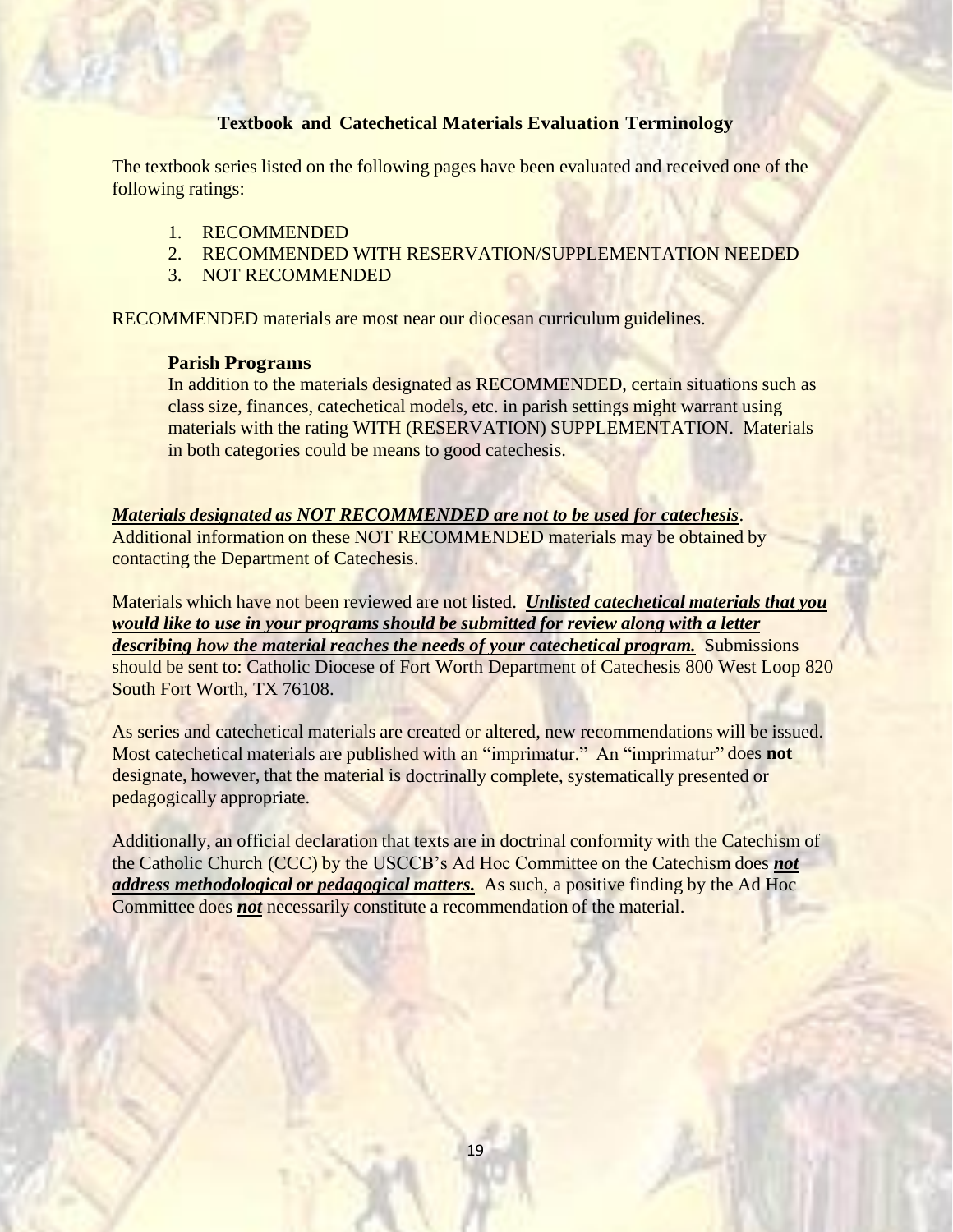### **Process for Selecting Textbooks**

It is recognized that the bishop of a diocese and then the pastor of the parish have the canonical responsibility for catechetical instruction. The pastor should participate in a substantive way in the selection of catechetical resources, including the reviewing and approval of the catechetical books and materials to be used in their respective school and/or parish programs. A process which includes diocesan recommendations, the pastor's own research and the involvement of parents is ideal.

## **General Evaluation Overview**

The process for evaluating textbooks and supplementary materials is conducted at two levels: diocesan and parish.

### **Diocesan Level**

The Department of Catechesis and theologians approved by Bishop evaluate catechetical series and textbooks for the diocese. Reviewed materials are rated as RECOMMENDED, WITH SUPPLEMENTATION AND NOT RECOMMENDED. *Should a local parish wish to consider textbooks not recommended and/or not evaluated, they must submit the material in question for evaluation to the Department of Catechesis, along with a written statement of why the material fits their situation. The resources are not to be used until the evaluation has been completed.* Due regard to the length of time needed for such an evaluation must be considered by those submitting the texts.

## **Parish Level**

The choice of a text is the task of the pastor, who is the prime catechist of his parish. I f necessary, the pastor may create a committee to assist him in choosing a textbook. The pastor, with the committee's assistance, then proceeds to decide upon a series or textbook that will be used in the program. Choices should be limited to the materials already recommended by the Department of Catechesis.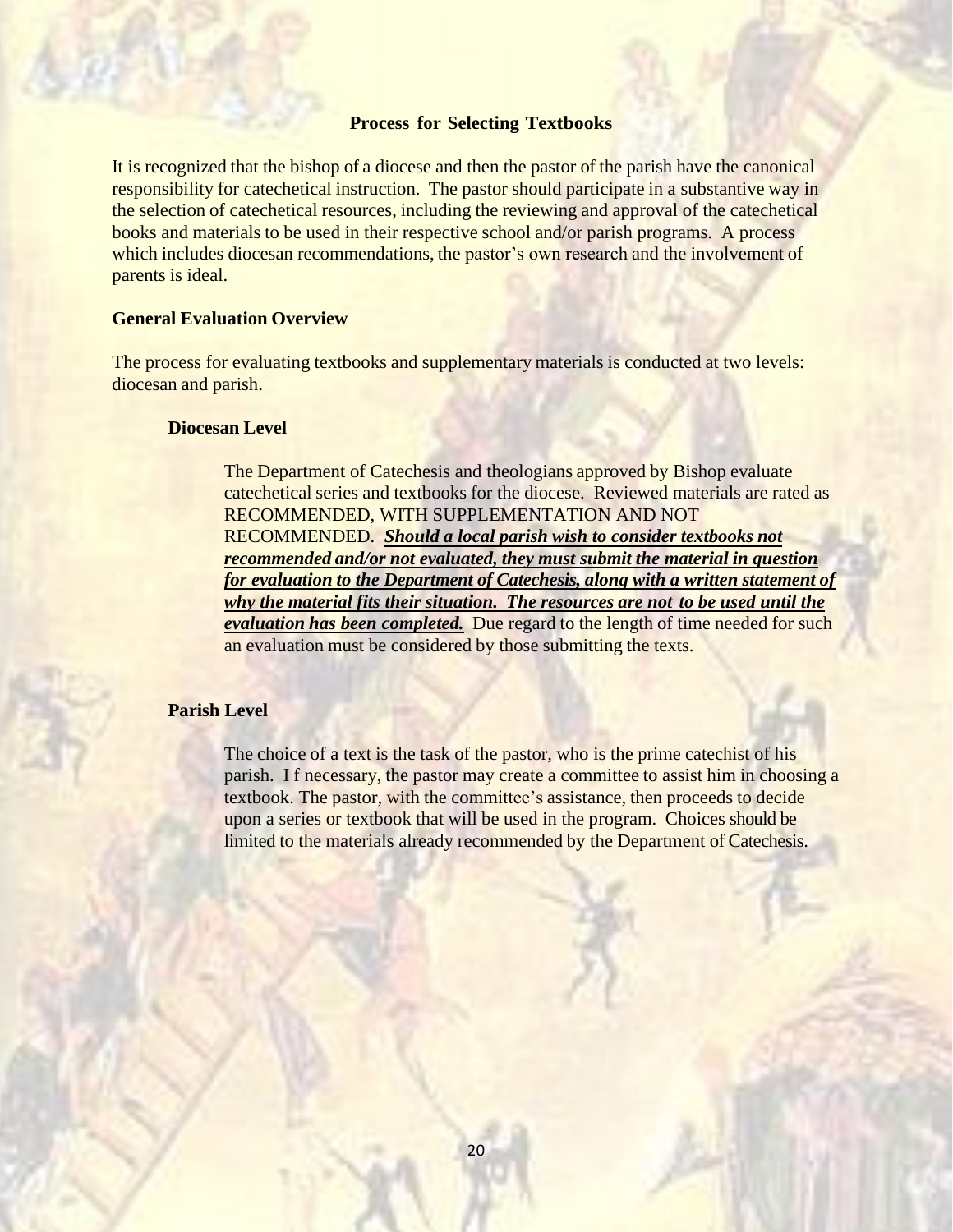## **Parish Evaluation**

The following process is recommended to local parishes considering a new religion textbook series or other materials:

1. Notify the Department of Catechesis that you are considering a change in your present series or textbooks. We will provide the most current list of approved textbooks and catechetical series.

2. The pastor may review the materials himself or create a committee including the DOC or DRE, curriculum coordinator and/or catechists from each level. Parents and other interested, knowledgeable people could also participate in the committee.

3. The pastor and the committee should read the Diocesan Curriculum Guidelines pertaining to the age level and the section entitled Purpose of Textbooks provided in this manual.

4. Discuss the positive and negative qualities in the current series considering #3.

5. Consult the list of diocesan recommended texts.

6. Be sure to look at all the components which comprise the series---the student text, the catechist's guide, and the other support materials to be used with the textbook.

7. Secure samples from the publisher of all the religion materials the committee wishes to examine. These samples should be given to all committee members for comparison and study. Each committee member should be particularly sensitive to how the series fulfills the criteria they have already identified. Sometimes publishers will provide workshops free of charge to introduce a catechist to their materials if a parish or school purchases the series. Find out what services are available from publishers directly.

8. Arrive at a consensus recommendation. The pastor makes the final selection of materials. If there is a committee, this decision is made considering the recommendations of those who have reviewed the materials.

9. When a change in the local catechetical curriculum involves a significant change in teaching style and materials, catechists should participate in appropriate in-services prior to implementation. Plan for a catechist in-service on the new materials before beginning the school year or parish program.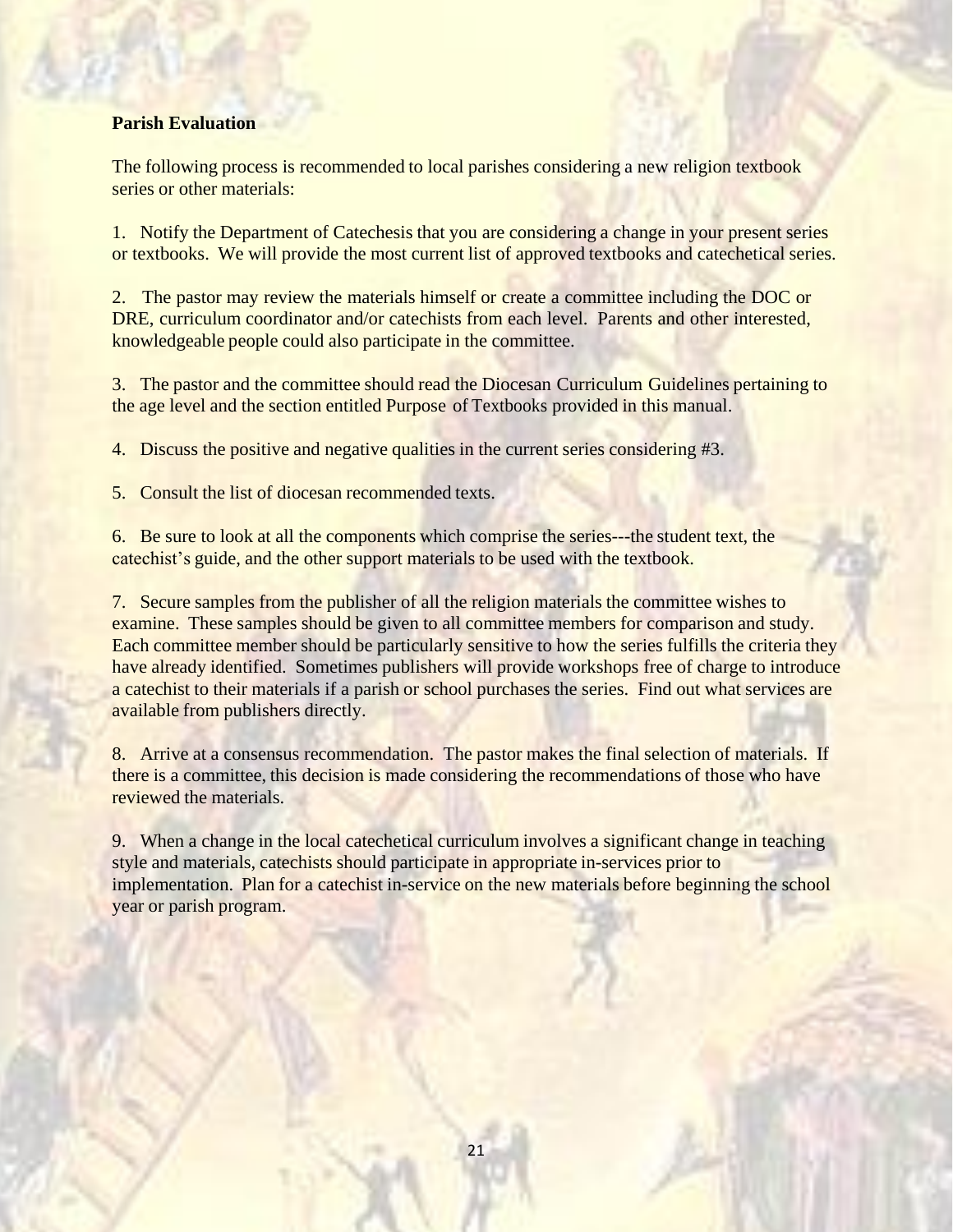## **Recommended Textbooks and Catechetical Materials**

## **Pre-K through Kindergarten**

NOTE: Due to many publishers continuously revising or creating catechetical materials, this section is always being updated. Materials which have not been reviewed are not listed. **Unlisted catechetical materials that you would like to use in your programs should be submitted for review along with a letter describing how the material reaches your catechetical needs.** Submissions should be sent to: Department of Catechesis, 800 West Loop 820 South, Fort Worth, TX 76108.

RECOMMENDED (in alphabetical order by publisher)

**Ignatius Press** Tel: 1-800-360-1714 P.O. Box 1339, Fort Collins, CO 80522 <http://www.ignatius.com/promotions/imageofgod/> Image of God ©2014 Grades: Pre-K & K

**Loyola Press** Tel: 1-800-621-1008 3441 N. Ashland Ave., Chicago, IL 60657 [www.loyolapress.com/faith-formation/christ-our-life/](http://www.loyolapress.com/faith-formation/christ-our-life/) Christ Our Life, School/Parish © 2009-2016 Grade: K

**Sadlier Tel: 1-800-221-5175** Pine St. New York, NY 10005-1002 <http://www.sadlier.com/> We Believe @2011 Grade: K

**Sophia Institute Press** Tel**:** 1-800-888-9344 1-603-641-9344 Box 5284, Manchester, NH 03108 <https://sophiainstituteforteachers.org/spiritoftruth> Spirit of Truth @2016, 2017 Grade: K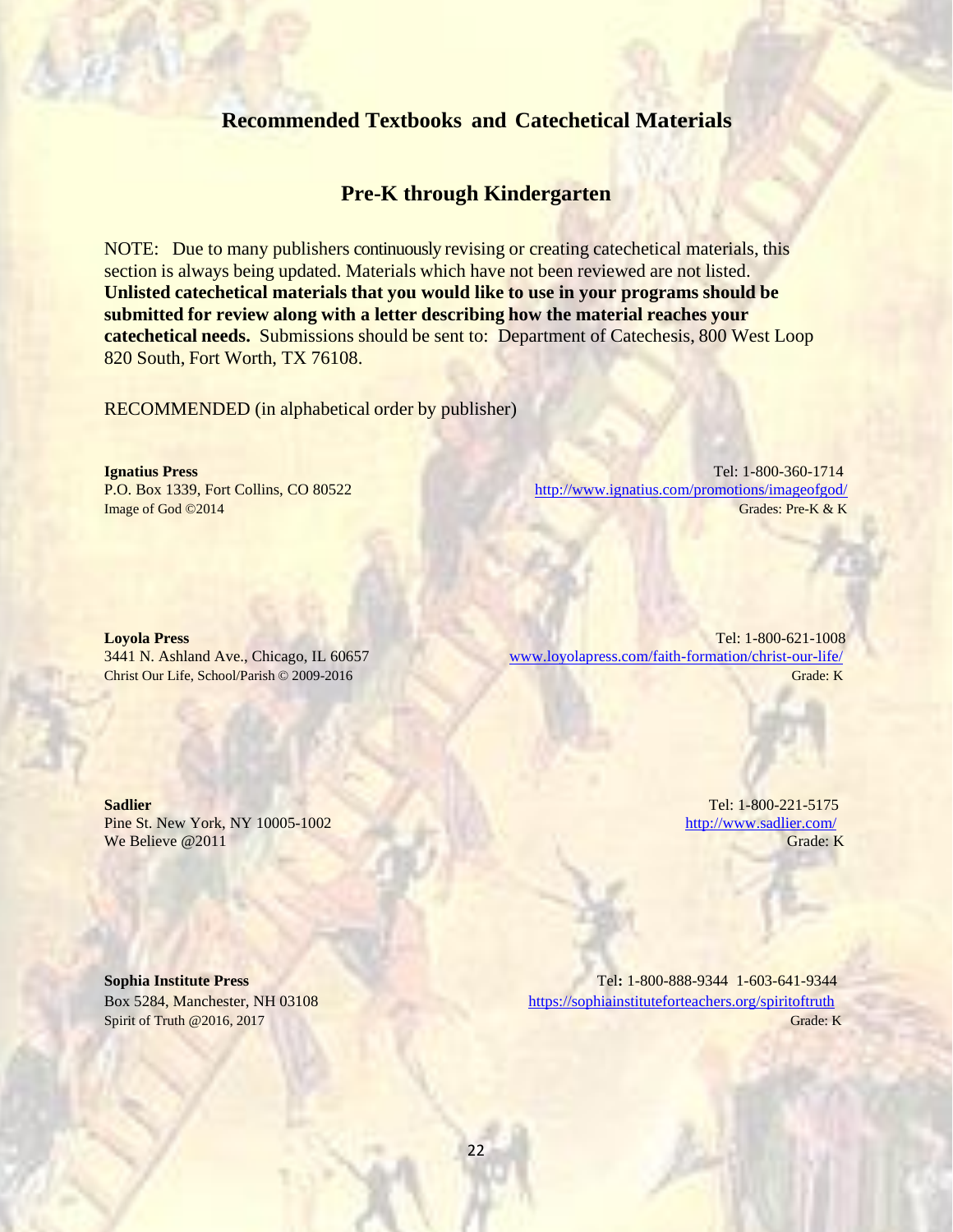## **Pre-K/ K WITH SUPPLEMENTATION** (in alphabetical order by publisher)

Catechetical materials designated as WITH SUPPLEMENTATION may be used in the diocese for catechetical programs. However, RECOMMENDED materials (those listed on the previous page) are most near our diocesan curriculum. The Following materials may be used with SUPPLEMENTATION.

**Seton Publishing** Tel: 1-540-636-9990 1350 Progress Drive, Front Royal, VA 22630 <http://www.setonhome.org/elementary/Religion/>

Religion Pre-K Religion K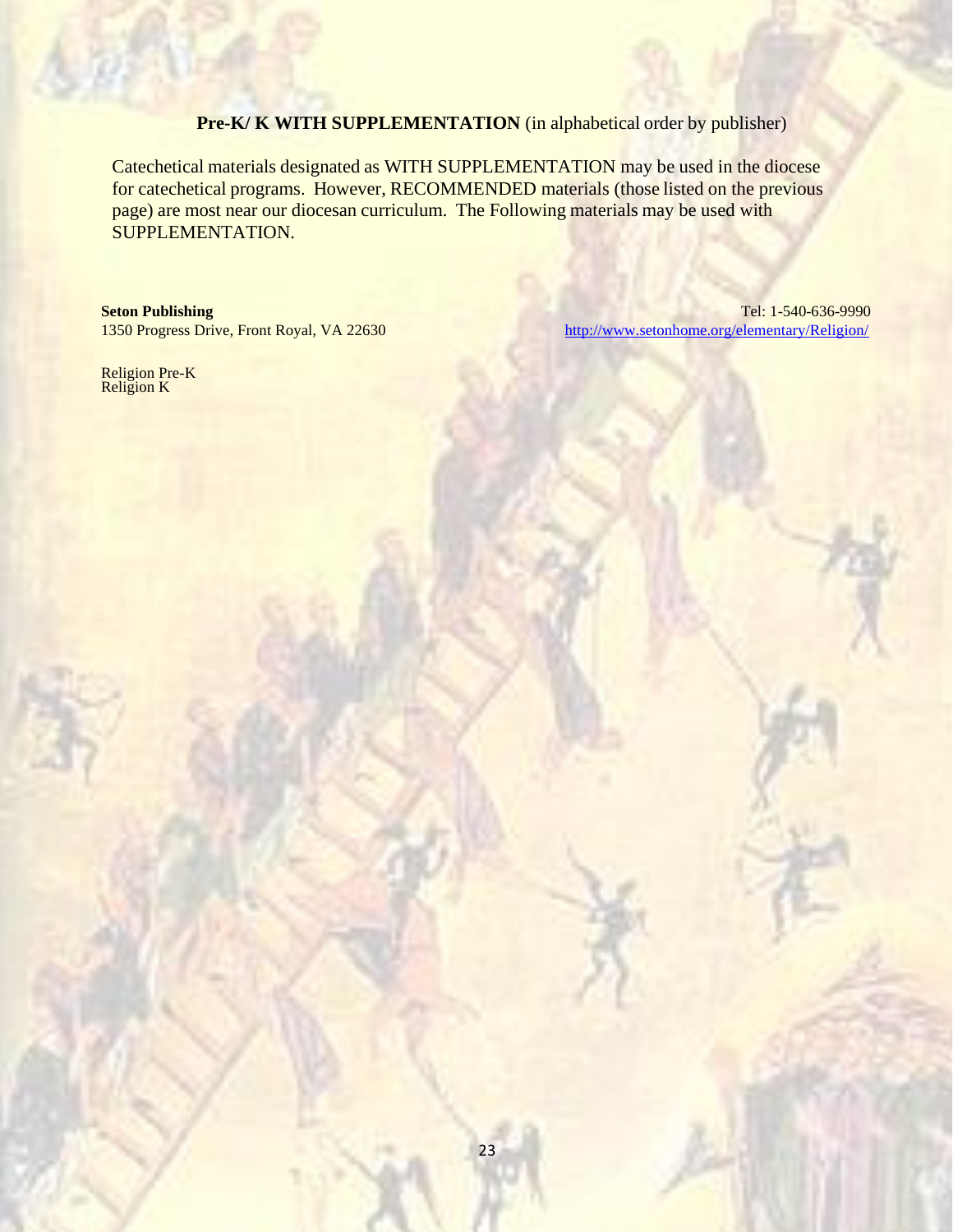### **Recommended Textbooks and Catechetical Materials**

## **First Grade through Sixth Grade**

NOTE: Due to many publishers continuously revising or creating catechetical materials, this section is in constant revision. Materials which have not been reviewed are not listed. **Unlisted catechetical materials that you would like to use in your programs should be submitted for review along with a letter describing how the material reaches your catechetical needs.** Submissions should be sent to: Department of Catechesis, 800 West Loop 820 South Fort Worth, TX 76108.

GRADES 1-6 RECOMMENDED (in alphabetical order by publisher)

Image of God © Latest Edition

**Ignatius Press** Tel: 1-800-360-1714 P.O. Box 1339, Fort Collins, CO 80522 <https://www.ignatius.com/Catechesis-for-Children-C1007.aspx> Faith and Life © Latest Edition Grades 1-6

Grades 1-6

### **Loyola Press** Tel: 1-800-621-1008

3441 N. Ashland Ave., Chicago, IL <https://www.loyolapress.com/faith-formation/christ-our-life/christ-our-life-2016/> <https://www.loyolapress.com/faith-formation/finding-god/finding-god-2013/>

Christ Our Life, School/Parish © 2009, 2016 Grades 1-6 Finding God ©2013 Grades 1-6

200 Noll Plaza, Huntington. IN 46750 <http://aliveinchrist.osv.com/><br>
Alive in Christ @ 2014 **http://aliveinchrist.osv.com/**<br>
Grades 1-6 Alive in Christ  $@ 2014$ 

**Sadlier** Tel: 1-800-221-5175 9 Pine St. New York, NY 10005-1002 <http://www.sadlier.com/> We Believe ©2011 Grades 1-6

**Our Sunday Visitor** (800) 348-2440 Ext 2173

**Sophia Institute Press** Tel**:** 1-800-888-9344 Box 5284, Manchester, NH 03108 <https://sophiainstituteforteachers.org/spiritoftruth> Spirit of Truth @2016, 2017 Grades 1-6

24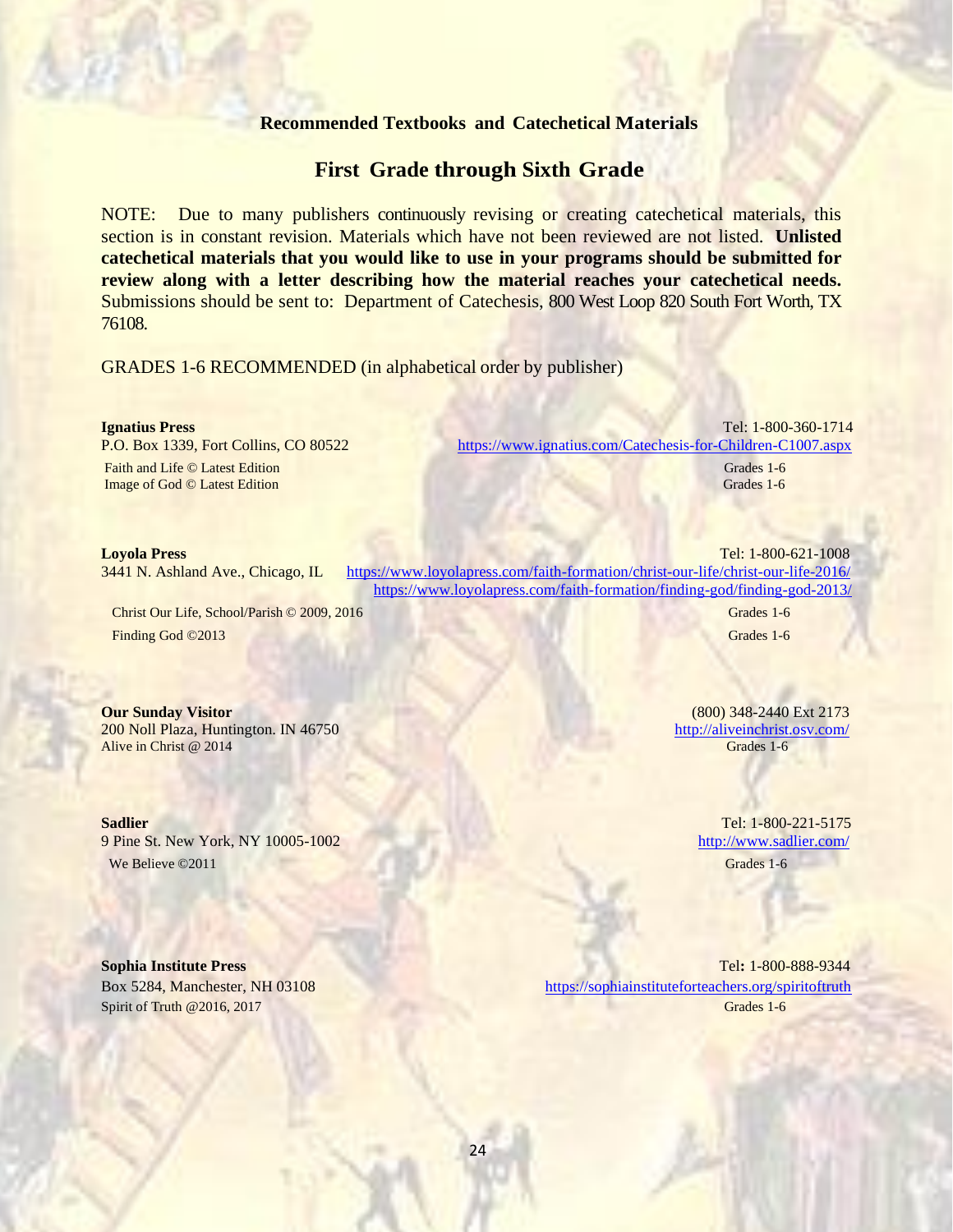25

## **GRADES 1-6 WITH SUPPLEMENTATION** (in alphabetical order by publisher)

Catechetical materials designated as WITH SUPPLEMENTATION may be used in the diocese for catechetical programs. However, RECOMMENDED materials (those listed on the previous page) are most near our diocesan curriculum. The Following materials may be used with SUPPLEMENTATION.

### **Apostolate for Family Consecration** Tel: 1-800-FOR-MARY

77 West End Rd, Totowa, NJ 07512

Catholic Family Land, 3375 County Rd. 36, Bloomingdale, OH 43910 <https://afc.org/afc-products> **Consecration in Truth Catechetical Series Grades 1-6** Grades 1-6

**Catholic Book Publishing** Tel: 1-973-890-2400

Religion 1-6 Grades 1-6 Grades 1-6

**Seton Publishing** Tel: 1-540-636-9990 1350 Progress Drive, Front Royal, VA 22630 <http://www.setonhome.org/elementary/Religion/>

**TAN Books <https://tanbooks.com/tan-academy/shop-by-product-line/our-holy-faith/> Our Holy Faith Series** Grades 1-6

### <https://catholicbookpublishing.com/search?query=First+Communion+Catechism> <https://catholicbookpublishing.com/search?query=Baltimore+Catechism> <https://catholicbookpublishing.com/read/st-joseph-picture-books>

The New St. Joseph First Communion Catechism Grades 1-2 The New St. Joseph Baltimore Catechism (No. 1) Grades 3-5 The New St. Joseph Baltimore Catechism (No. 2) Grades 6-8

St. Joseph Picture Books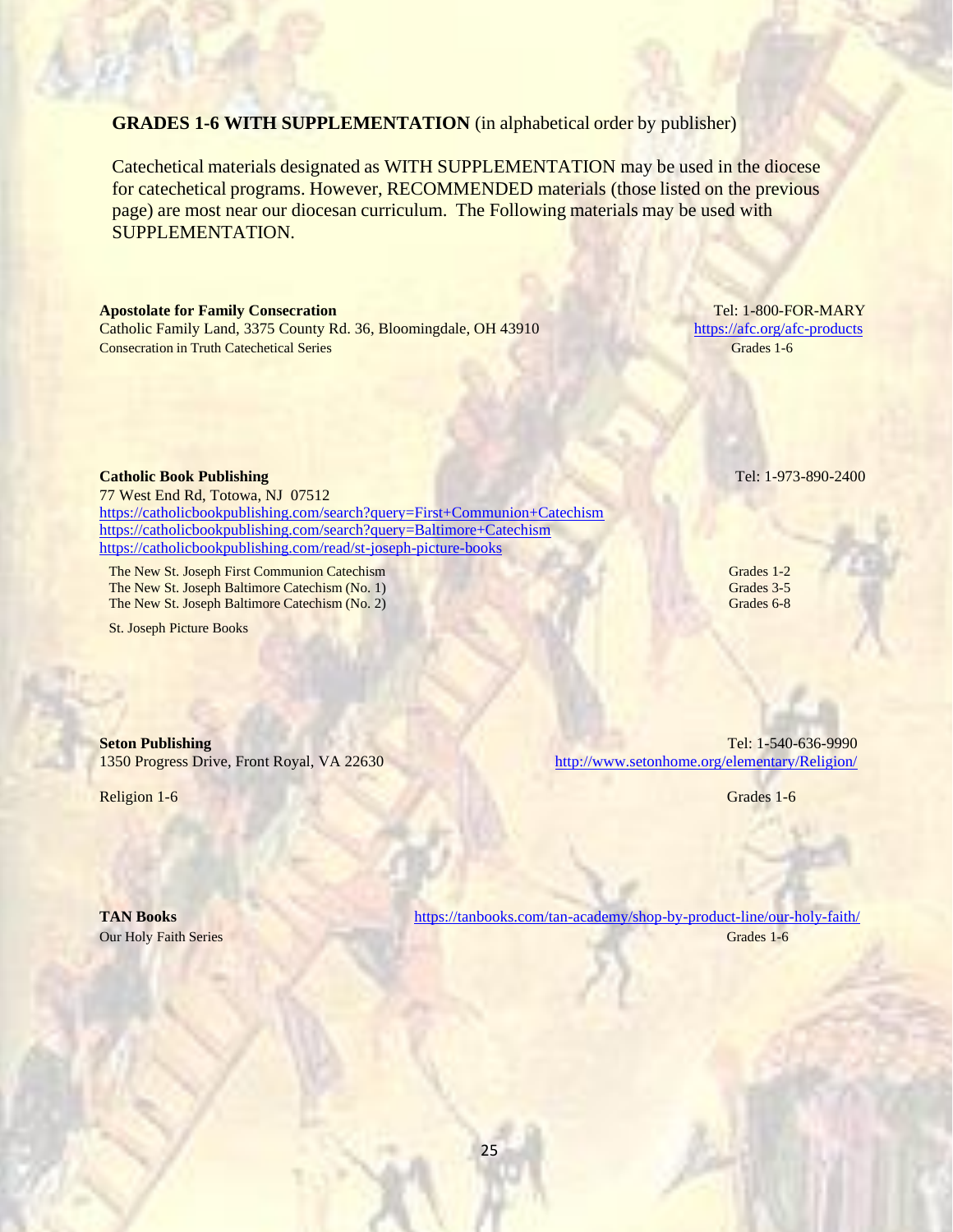## **Recommended Textbooks and Catechetical Materials**

## **Seventh Grade and Eighth Grade**

NOTE: Due to many publishers continuously revising or creating catechetical materials, this section is constantly updated. **Unlisted catechetical materials that you would like to use in your programs should be submitted for review along with a letter describing how the material reaches your catechetical needs.** Submissions should be sent to: Department of Catechesis, 800 West Loop 820 South Fort Worth, TX 76108

GRADES 7-8 RECOMMENDED (in alphabetical order by publisher)

| <b>Ignatius Press</b>                              | Tel: 1-877-320-9276                                                               |
|----------------------------------------------------|-----------------------------------------------------------------------------------|
| P.O. Box 1339, Fort Collins, CO 80522              | https://www.ignatius.com/Catechesis-for-Children-C1007.aspx                       |
| Faith and Life © Latest Edition                    | Grades 7-8                                                                        |
| Image of God © Latest Edition                      | Grades 7-8                                                                        |
| Issues of Faith and Morals © 1997, Archbishop Pell | Grades 7-8                                                                        |
|                                                    |                                                                                   |
| <b>Loyola Press</b>                                | Tel: 1-800-621-1008                                                               |
| 3441 N. Ashland Ave., Chicago, IL                  | https://www.loyolapress.com/faith-formation/christ-our-life/christ-our-life-2016/ |
| Christ Our Life, School/Parish © 2009, 2016        | Grades 7-8                                                                        |

**Our Sunday Visitor** Toll-Free: (800) 348-2440 200 Noll Plaza, Huntington. IN 46750 <http://aliveinchrist.osv.com/> Alive in Christ @ 2014 **Grades 7-8** Grades 7-8

**Sophia Institute Press** Tel**:** 1-800-888-9344 Box 5284, Manchester, NH 03108 <https://sophiainstituteforteachers.org/spiritoftruth> Spirit of Truth @2016, 2017 Grades 7-8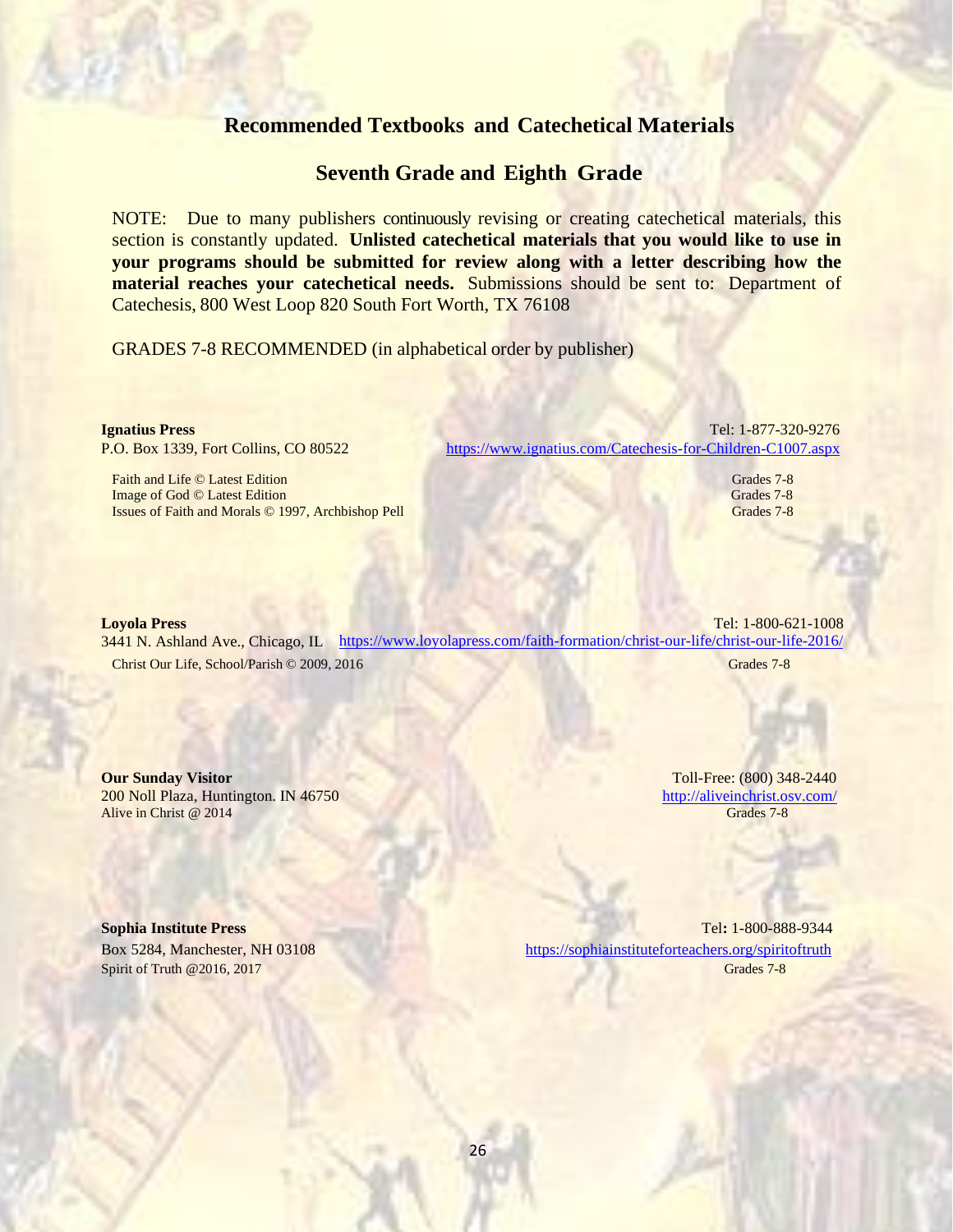## **GRADES 7-8 WITH SUPPLEMENTATION** (in alphabetical order by publisher)

Catechetical materials designated as WITH SUPPLEMENTATION may be used in the diocese for catechetical programs. However, RECOMMENDED materials (those listed on the previous page) are most near our diocesan curriculum. The Following materials may be used with SUPPLEMENTATION.

| <b>Apostolate for Family Consecration</b><br>Catholic Family Land, 3375 County Rd. 36, Bloomingdale, OH 43910<br><b>Consecration in Truth Catechetical Series</b>                                                                                       |                                                                     | Tel: 1-800-FOR-MARY<br>https://afc.org/afc-products<br>Grades 7-8                |
|---------------------------------------------------------------------------------------------------------------------------------------------------------------------------------------------------------------------------------------------------------|---------------------------------------------------------------------|----------------------------------------------------------------------------------|
| <b>Catholic Book Publishing</b>                                                                                                                                                                                                                         |                                                                     | Tel: 1-973-890-2400                                                              |
| 77 West End Rd, Totowa, NJ 07512                                                                                                                                                                                                                        | https://catholicbookpublishing.com/search?query=Baltimore+Catechism |                                                                                  |
| The New St Joseph Baltimore Catechism (No. 2)                                                                                                                                                                                                           |                                                                     | Grades 6-8                                                                       |
| <b>Our Sunday Visitor</b><br>200 Noll Plaza, Huntington, IN 46750                                                                                                                                                                                       |                                                                     | Tel: 1-800-348-2440<br>http://www.osv.com/                                       |
| Prove It! Church © 2001 (Amy Wellborn)<br>Prove It! God © 2001 (Amy Wellborn)<br>Prove It! Jesus © 2001 (Amy Wellborn)<br>Prove It! Prayer © 2001 (Amy Wellborn)<br><b>Prove It!</b> Here and Now © 2005 (Amy Wellborn)<br>U Got 2 Believe $\odot$ 2001 |                                                                     | Grades 7-8<br>Grades 7-8<br>Grades 7-8<br>Grades 7-8<br>Grades 7-8<br>Grades 7-8 |

Father McBride's Teen Catechism <https://www.osvcatholicbookstore.com/product/father-mcbride-s-teen-catechism>

Religion 7-8 Grades 7-8 Grades 7-8

## **St. Mary's Press** 800-533-8095

702 Terrace Heights, Winona, MN 55987 [www.smp.org](http://www.smp.org/) Live It! 2019 (Pre-Confirmation) Grades 7-8

**Sadlier <https://www.sadlier.com/religion/parish-school/catholic-faith-formation>** One Faith, One Lord @2009 Grades 7-8

**Seton Publishing** Tel: 1-540-636-9990 1350 Progress Drive, Front Royal, VA 22630 <http://www.setonhome.org/elementary/Religion/>

**TAN Books <https://tanbooks.com/tan-academy/shop-by-product-line/our-holy-faith/>** Our Holy Faith Series Grades 7-8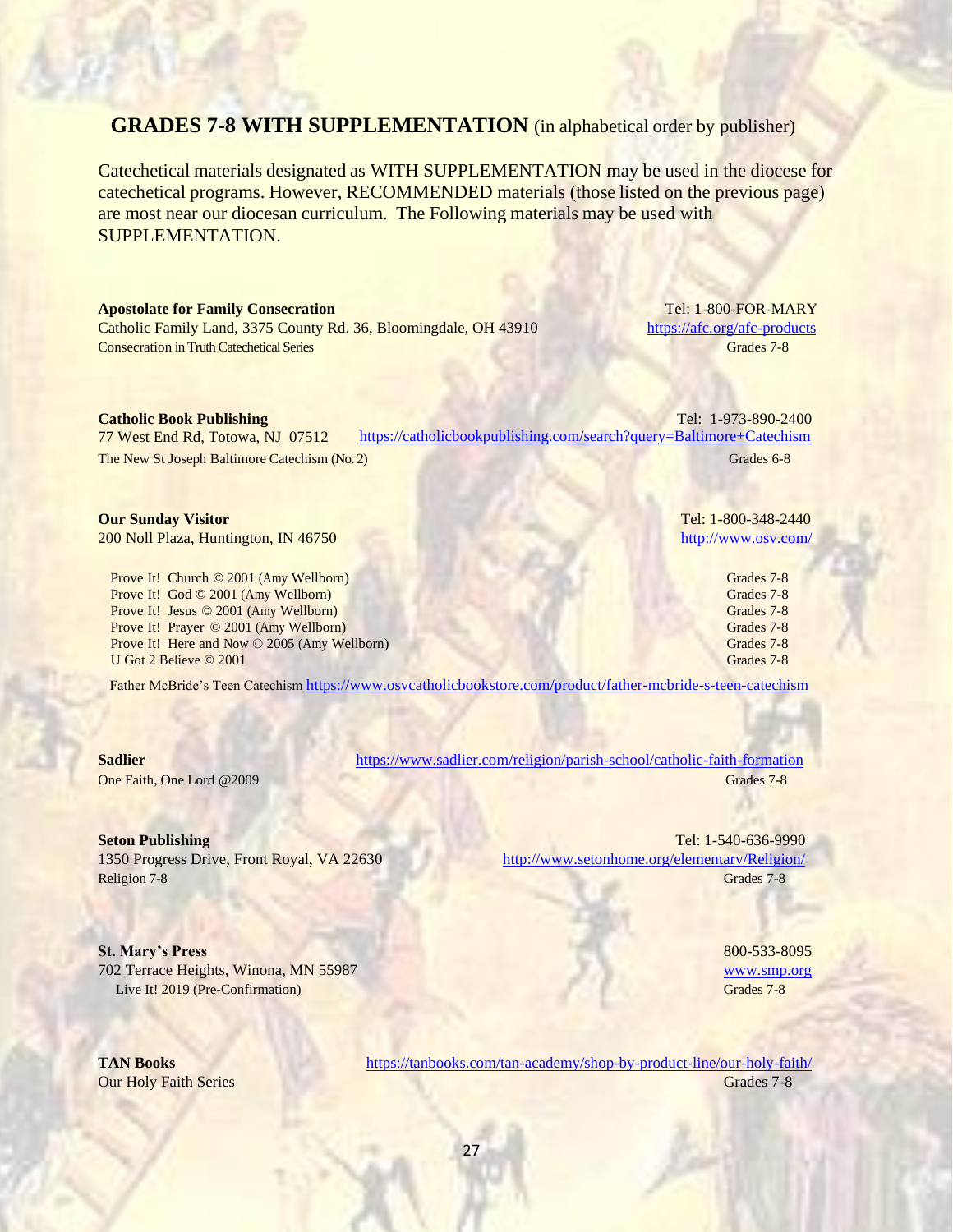## **Recommended Textbooks a n d Catechetical Materials Family Model**

NOTE: Due to many publishers currently revising or creating textbooks series and catechetical materials, this section is under constant revision. Materials which have not been reviewed are not listed. Unlisted catechetical materials that you would like to use in your programs should be submitted for review along with a letter describing how the material reaches your catechetical needs. Submissions should be sent to: Department of Catechesis, 800 West Loop 820 South Fort Worth, TX 76108

### **Ignatius Press**

Faith and Life Series with Family Guide <https://www.ignatius.com/promotions/faithandlife/family-guide.htm> Grades 1-8

### **Sophia Institute Press** Tel**:** 1-800-888-9344

Box 5284, Manchester, NH 03108 <https://sophiainstituteforteachers.org/shop/family-of-faith> A Family of Faith @2016 Grades K-8 **[\*\*\*If used in accordance with diocesan guidelines\*\*\*]**

### **\*\*\*Abbreviated Structure of the Family Model for Religious Education in the Diocese of Fort Worth\*\*\***

The basic structure of the family model is one which recognizes the role of parents as primary educators. The role of the catechist in this model is to help facilitate the process of parents forming their children in the faith. **In implementing the family model, it is essential to recall the diocesan requirement that there "should be between 25-30 weekly religious education sessions at the parish per year"** (pg. 6 of this document, #2, "Number and Length of Sessions.") This means that **every parish** (or cluster), regardless which model they use, **must offer 25-30 weekly religious education sessions per year at the parish for every child that is not attending a Catholic school** (*Ibid,* #1, "Program").

Per these guidelines, **this would mean that the parish wanting to implement the family model may have to adapt, modify, or adjust their use of family model materials and resources to be in accord with diocesan guidelines**. Most importantly, this means that the form of the family model executed at any parish in the Catholic Diocese of Fort Worth would be specifically designed with the expectation of children being present at the parish on a weekly basis *rather than once or twice a month*.

Within this form of the family model, children are in the parish classroom every week while parents come into their child's **parish classroom twice a month**. In this format, two doctrines/lessons are covered per month; one doctrine/lesson is taught during weeks one and two and another doctrine/lesson is taught during weeks three and four. So, each lesson/doctrine will be split into two halves; week one will cover the first half and week two will cover the second half. This pattern is followed for weeks three and four. The purpose of this format is to facilitate parental formation (especially during weeks one and three when they should be in their own period of formation), aid in directing parental engagement in children learning the faith (during weeks two and four), and to serve the end/intention of highlighting the importance of parents engaging their children at home (through materials sent home.)

With this understanding, the practical weekly exercise of this model would look something like the following: *the first week* of religious education within any given month would consist in the Catechist mentoring and guiding the children in the catechetical lesson at the parish. Ideally, parents would be receiving instruction of their own during this time. [The role of the Catechist, in addition to leading the children in their lesson, will be to provide parents with information on the material the children just covered, instructions on how to engage their child at home on what the children just covered at the parish, and instructions on how to come into the parish classroom the next week to help lead the lesson.] *The second week* of religious education then consists in the Parents coming into the parish classroom with their children and helping the Catechist teach the children. The Catechist serves as a guide and mentor to the parents during this time. *The third week* of religious education follows the pattern of the first week and **the** *fourth week* of religious education follows the pattern of the second week. At the end of the month, the parish holds a communal Family Day which consists of Mass, Adoration, Confession, meal, and communal lesson.

To be clear, the family model **is an optional model, not a mandatory one**. If it is to be exercised, it should operate with the understanding that it may not fit the needs of all families in your parish. As such, if it is employed, it may need to be utilized in conjunction with the traditional classroom model (as well as the homeschool option) to accommodate everyone in your parish.

Lastly, *Sacramental Preparation* within the family model follows pg. 14-15 of this document and the governing diocesan [documents regarding sacramental preparation.](https://fwdioc.org/sacramental-guidelines)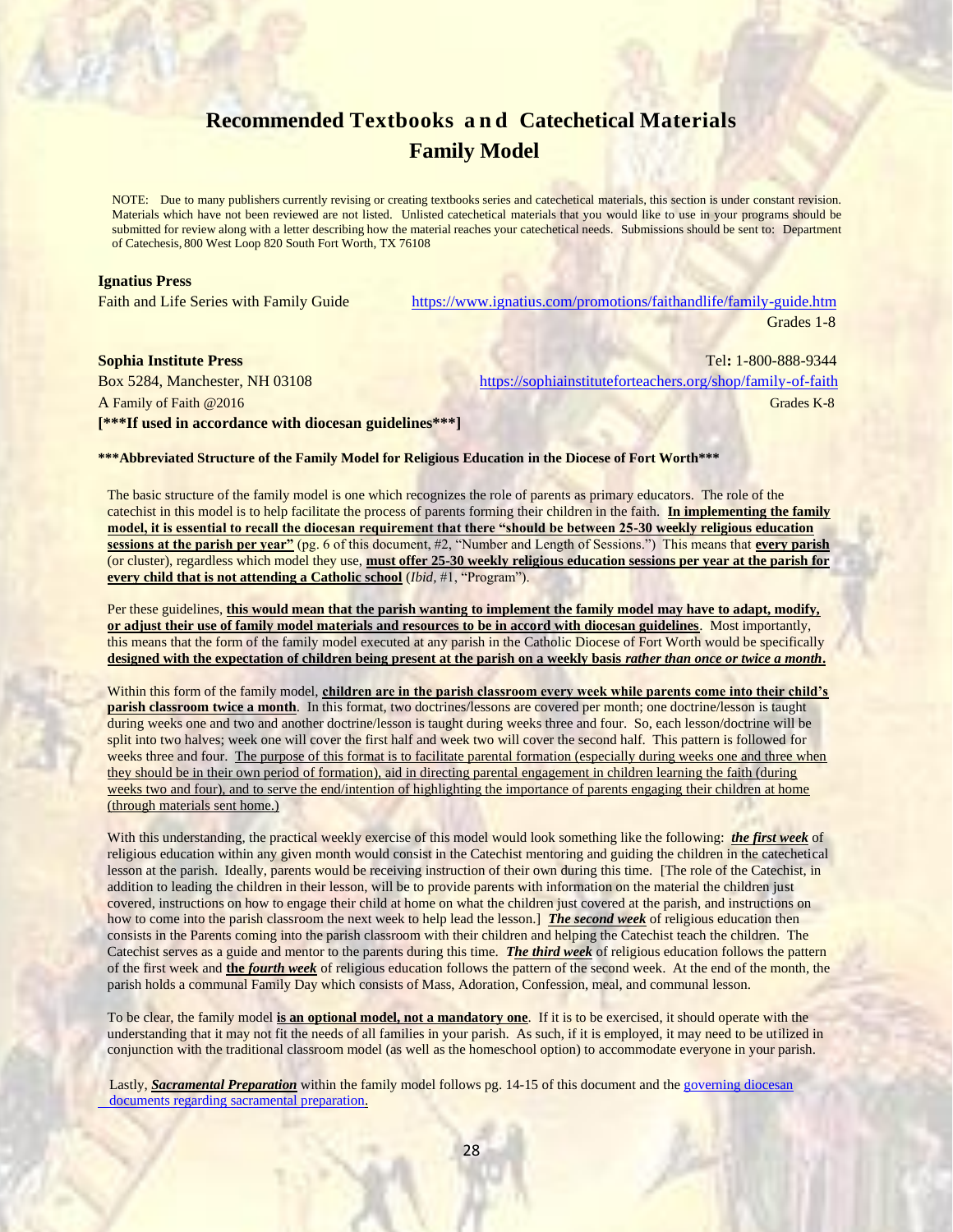## **Recommended Textbooks and Catechetical Materials**

## **High School**

NOTE: Due to many publishers currently revising or creating catechetical materials, this section is under constant revision. Materials which have not been reviewed are not listed. **Unlisted catechetical materials that you would like to use in your programs should be submitted for review along with a letter describing how the material reaches your catechetical needs**. Submissions should be sent to: Department of Catechesis, 800 West Loop 820 South Fort Worth, TX 76108

GRADES 9-12 RECOMMENDED (alphabetical by publisher)

Norwood, MA 02062

Catholicism Series: Reason, 2009. Life, 2007. Ethics, 1997. Society, 1997. Scripture, 2006.

**Midwest Theological Forum** 1-630-541-8519 4340 Cross Street, Suite 1 [www.theologicalforum.org](http://www.theologicalforum.org/) Downers Grove, IL 60515-1715

Didache Series:

The Blessed Trinity and our Christian Vocation, 2009.

Faith and Revelation: Knowing God through Sacred Scripture, 2009.

The History of the Church, 2005, 2007.

Introduction to Catholicism, 2003, 2011.

Our Moral Life in Christ, 2003.

Our Moral Life in Christ (Complete Course Edition), 2009.

Our Moral Life in Christ (Semester Edition), 2009.

**C.R. Publications** 1-781-727-7856 345 Prospect Street [www.crpublications.com](http://www.crpublications.com/)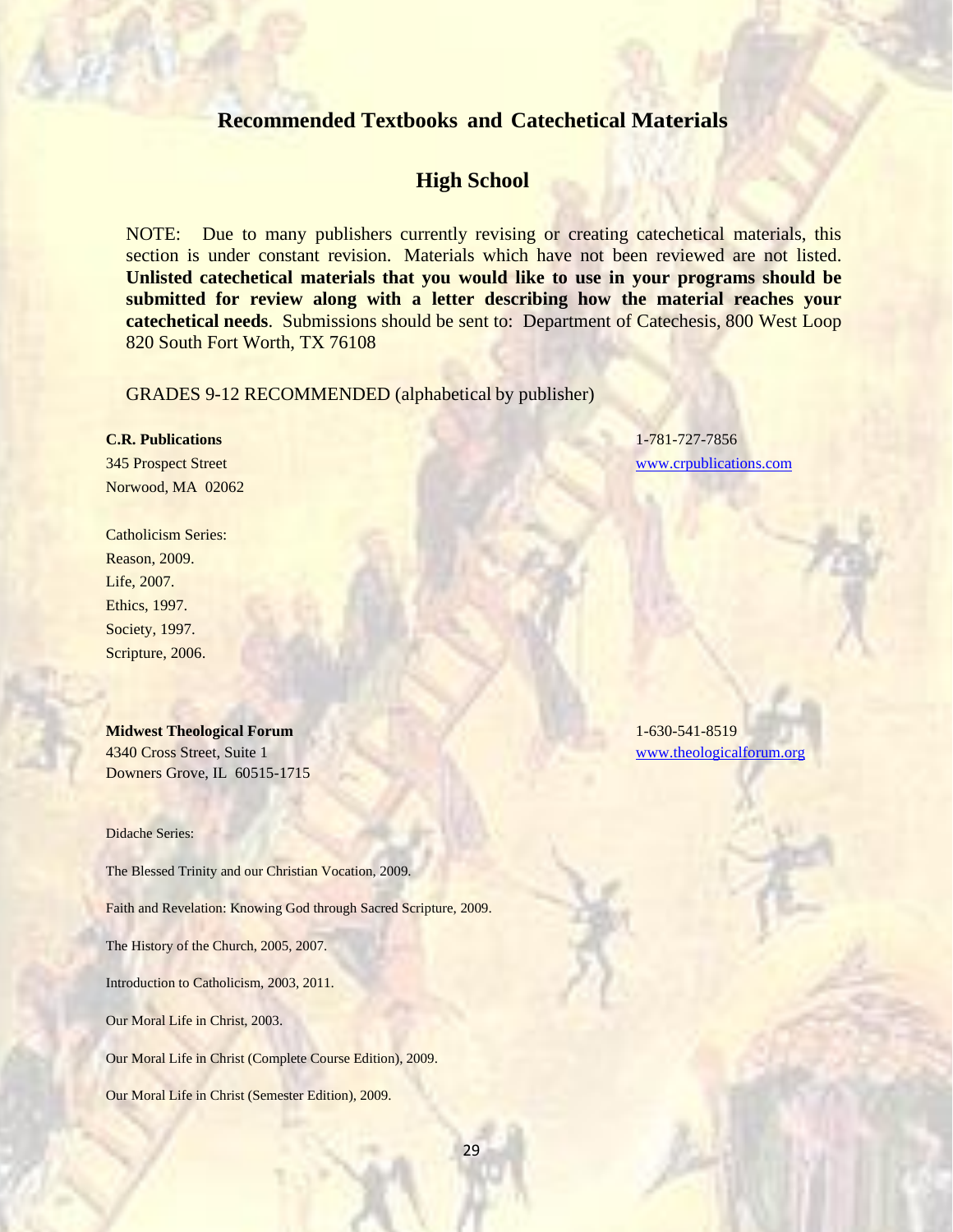## **GRADES 9-12 WITH SUPPLEMENTATION**

Catechetical materials designated as WITH SUPPLEMENTATION may be used in the diocese for catechetical programs. However, RECOMMENDED materials (those listed on the previous page) are most near our diocesan curriculum. The Following materials may be used with SUPPLEMENTATION.

## **Apostolate for Family Consecration** 1-800-773-2645

Catholic Family Land, 3375 County Rd. 36 [https://afc.org/a](https://afc.org/)fc-products/ Bloomingdale, OH 43910

The Apostolate's Family Catechism Grades 9-12

**Seton Press** <https://setonbooks.com/religion/1246-baltimore-catechism-no-3-grade-9.html>

Baltimore Catechism (No. 3)—The New Revised Confraternity Edition Grades 9-12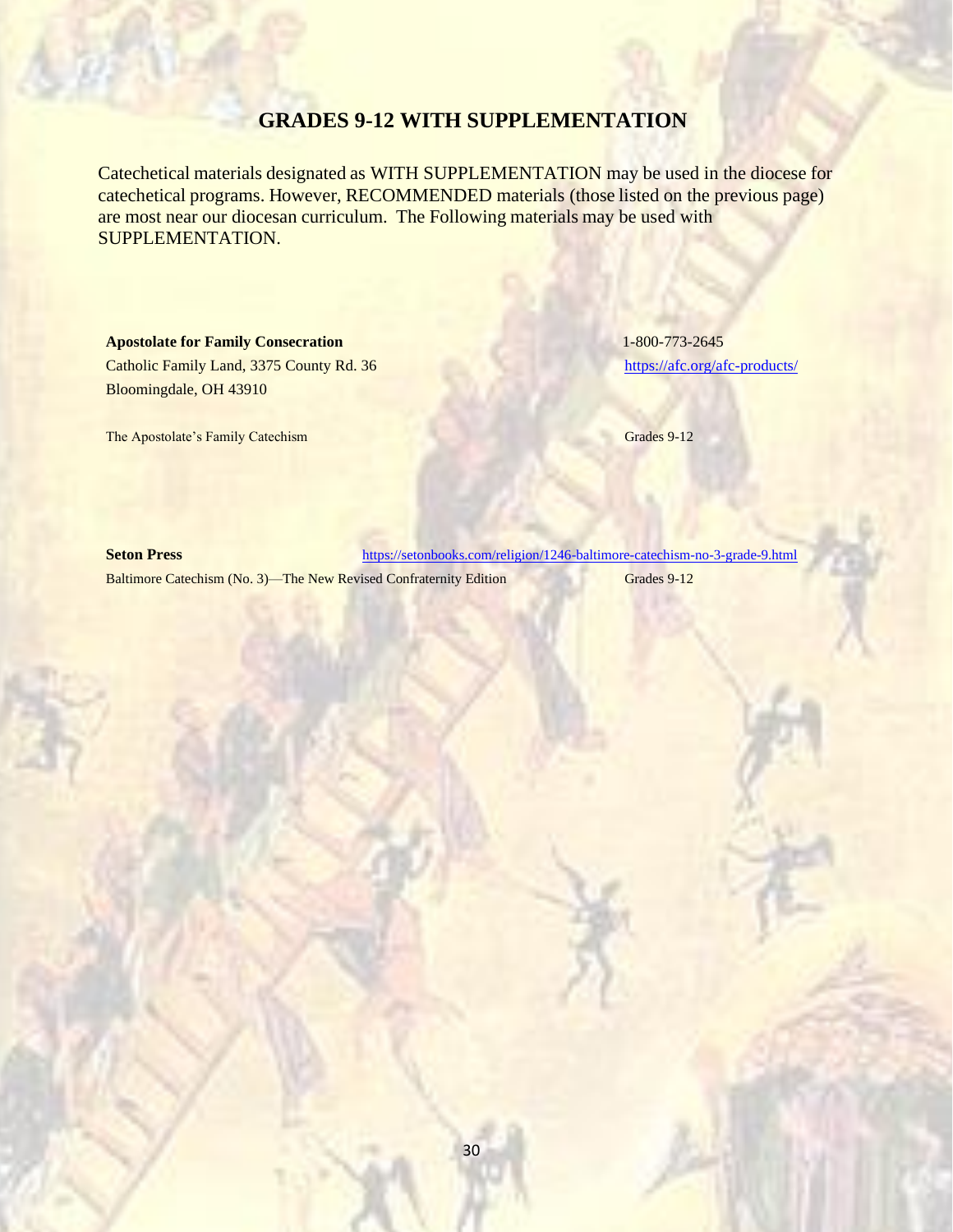## **Recommended Textbooks and Catechetical Materials**

## **Education for Chastity**

The following list of materials are RECOMMENDED

**Ignatius Press** Tel: 1-800-360-1714 P.O. Box 1339, Fort Collins, CO 80522 www.ignatius.com **Issues of Faith and Morals by Archbishop George Pell Grades 9-12** Grades 9-12 Love and Life Grades 7-9

**Our Sunday Visitor** Tel: 1-800-348-2440 200 Noll Plaza, Huntington, IN 46750 www.osv.com The Catholic Vision of Love 1996 Grades 5-8

**Sadlier** Tel: 1-800-221-5175 9 Pine St. New York, NY 10005-1002 www.sadlier.com

God's Own Making: Catholic Values of Human Sexuality Grades 4-8 Grades 4-8

**Foundation for the Family** Tel: 1-800-745-8252 P.O. Box 111184, Cincinnati, OH 45211-1184 or (513) 471-2000 website unknown New Corinthians Curriculum 1996 Grades K-8

**Leaflet Missal Company** Tel: 1-800-328-9582 976 W. Minnehaha Ave, St. Paul, MN 55104 www.leafletmissal.org Project Genesis Grades K-8

**The Diocese of Fort Worth, Marriage and Family Life Office** Tel: 1-871-560-3300 ext. 269 800 West Loop 820 South Fort Worth, TX 76108 http://www.fwdioc.org

Outlines for Mother/Daughter, Father/Son Workshops: Diocese of Memphis Parents & Teens [http://www.cdom.org/CatholicDiocese.php?op=FP\\_Programs#mother](http://www.cdom.org/CatholicDiocese.php?op=FP_Programs#mother)

**Ascension Press [www.ascensionpress.com](http://www.ascensionpress.com/)** 

**The Chastity Project** www.thechastityproject.com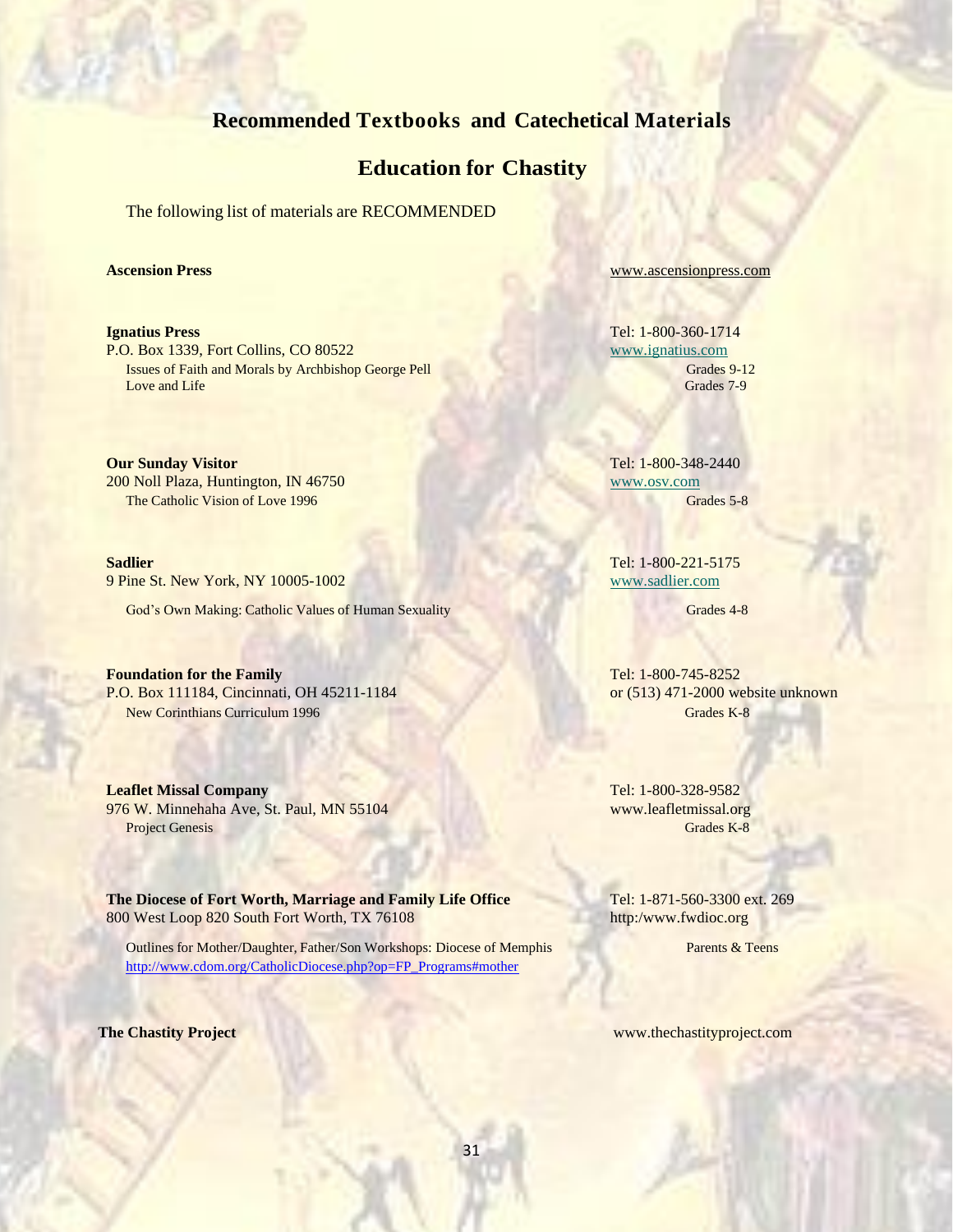## **BAPTISMAL PREPARATION**

NOTE: Due to many publishers currently revising or creating catechetical materials, this section is under constant revision. Materials which have not been reviewed are not listed. **Unlisted catechetical materials that you would like to use in your programs should be submitted for review along with a letter describing how the material reaches your catechetical needs**. Submissions should be sent to: Department of Catechesis, 80 West Loop 820 South Fort Worth, TX 76108

**Ignatius Press** Tel: 1-800-360-1714 P.O. Box 1339, Fort Collins, CO 80522 <http://www.ignatius.com/>

**Loyola Press** Tel: 1-800-621-1008 3441 N. Ashland Ave., Chicago, IL 60657 <http://www.loyolaeducationgroup.org/index> cate.asp Infant Baptism: A sourcebook for Parishes 3 ring binder for parish coordinators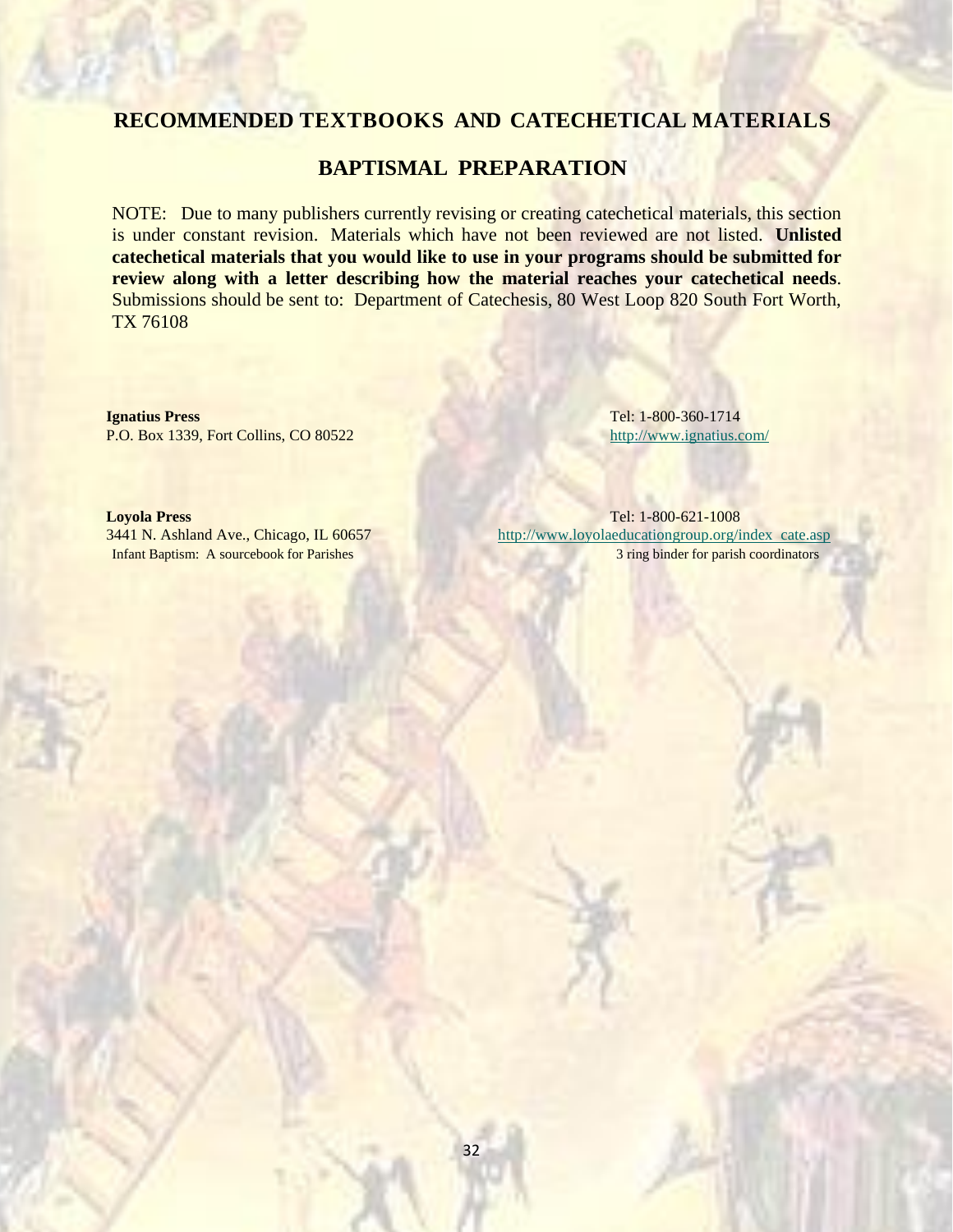## **FIRST P E N A N C E PREPARATION**

NOTE: Due to many publishers currently revising or creating catechetical materials, this section is under constant revision. Materials which have not been reviewed are not listed. **Unlisted catechetical materials that you would like to use in your programs should be submitted for review along with a letter describing how the material reaches your catechetical needs.** Submissions should be sent to: Department of Catechesis, 800 West Loop 820 South Fort Worth, TX 76108

Faith and Life—Latest Edition Image of God—Latest Edition

**Alive in Christ 2014** 

9 Pine St. New York, NY 10005-1002 <http://www.sadlier.com/> We believe and celebrate: First Penance 2006

**Ignatius Press** Tel: 1-800-360-1714 P.O. Box 1339, Fort Collins, CO 80522 <https://www.ignatius.com/Catechesis-for-Children-C1007.aspx> 2<sup>nd</sup> Grade  $2<sup>nd</sup>$  Grade

**Our Sunday Visitor** <http://aliveinchrist.osv.com/>  $2<sup>nd</sup>$  Grade

**Sadlier Tel: 1-800-221-5175**  $2<sup>nd</sup>$  Grade

**Sophia Institute Press** Tel**:** 1-800-888-9344 Spirit of Truth: First Reconciliation <https://sophiainstituteforteachers.org/shop/spirit-of-truth/sacramental-preparation> Spirit of Truth 2016, 2017 <https://sophiainstituteforteachers.org/spiritoftruth>

## **FIRST PENANCE with SUPPLEMENTATION**

**Augustine Institute**

Signs of Grace—You are Forgiven <http://thesignsofgrace.org/>

### **Catholic Book Publishing**

Going to Confession <https://catholicbookpublishing.com/read/st-joseph-picture-books> The Sacrament of Reconciliation The New St. Joseph First Communion Catechism

<https://catholicbookpublishing.com/search?query=First+Communion+Catechism>

### **Our Sunday Visitor 800-348-2440 800-348-2440**

Noll Plaza, Huntington, IN 46750 [www.osv.com](http://www.osv.com/) Encounter with Christ, 2016

Religion 2 2

**Our Holy Faith Series** 

**Seton Publishing** Tel: 1-540-636-9990 1350 Progress Drive, Front Royal, VA 22630 <http://www.setonhome.org/elementary/Religion/>  $2<sup>nd</sup>$  Grade

**TAN Books <https://tanbooks.com/tan-academy/shop-by-product-line/our-holy-faith/>**  $2<sup>nd</sup>$  Grade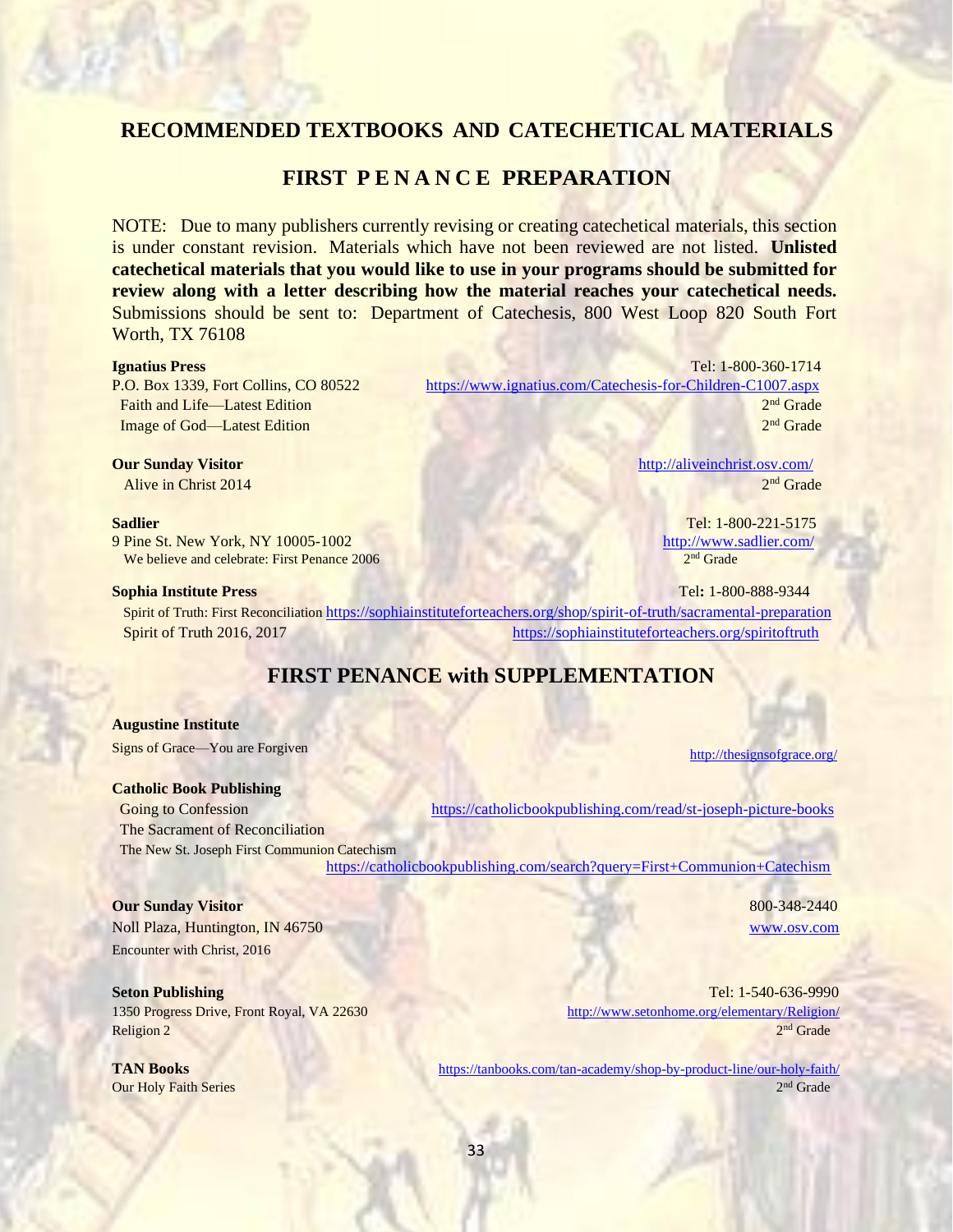## **CONFIRMATION PREPARATION**

NOTE: Due to many publishers currently revising or creating catechetical materials, this section is under constant revision. Materials which have not been reviewed are not listed. **Unlisted catechetical materials that you would like to use in your programs should be submitted for review along with a letter describing how the material reaches your catechetical needs.** Submissions should be sent to: Department of Catechesis, 800 West Loop 820 South Fort Worth, TX 76108.

W5169 Jefferson Street, Necedah, WI 54646 <http://ascensionpress.com/> **Chosen 2014 High School** 

# **Diocese of Fort Worth** Tel: 1-817-945-9350

800 West Loop 820 South, Fort Worth, TX 76108 Office of Youth, Young Adult, and Campus Ministry Confirmation Resource Packet <https://fwdioc.org/confirmation-resource-packet>

P.O. Box 1339, Fort Collins, CO 80522 <http://www.ignatius.com/> Image of God (Mass books & Confirmation)1986-1993 Grades 6-8

**Life Teen** Tel: 800-809-3902 2222 S. Dobson #601, Mesa, AZ 852020 <https://purposeconfirmation.com/> *Purpose*

**Ascension Press** Tel: 1-800-376-0520

**Ignatius Press** Tel: 1-800-360-1714

**Loyola Press** Tel: 1-800-621-1008 3441 N. Ashland Ave., Chicago, IL 60657 <http://www.loyolaeducationgroup.org/index> cate.asp **Confirmed in the Spirit Grades 6-8** Grades 6-8

**Midwest Theological Form (MTF)** Tel: 630-541-8519 4340 Cross St. Suite 1, Downers Grove, IL 60515 https://www.theologicalforum.org/Category/129/Product/569/The Sacrament of Confirmation *The Sacrament of Confirmation: A Complete Preparation Course*

**Pauline Books and Media** Tel: 1-800-836-9723

## **Sadlier** Tel: 1-800-221-5175 9 Pine St. New York, NY 10005-1002 <http://www.sadlier.com/>

50th Pauls Ave, Boston, MA <http://www.pauline.org/store/index.html> Be Sealed Confirmation 1998 **High School** 

The Spirit sets us Free 2000 Grades 6-8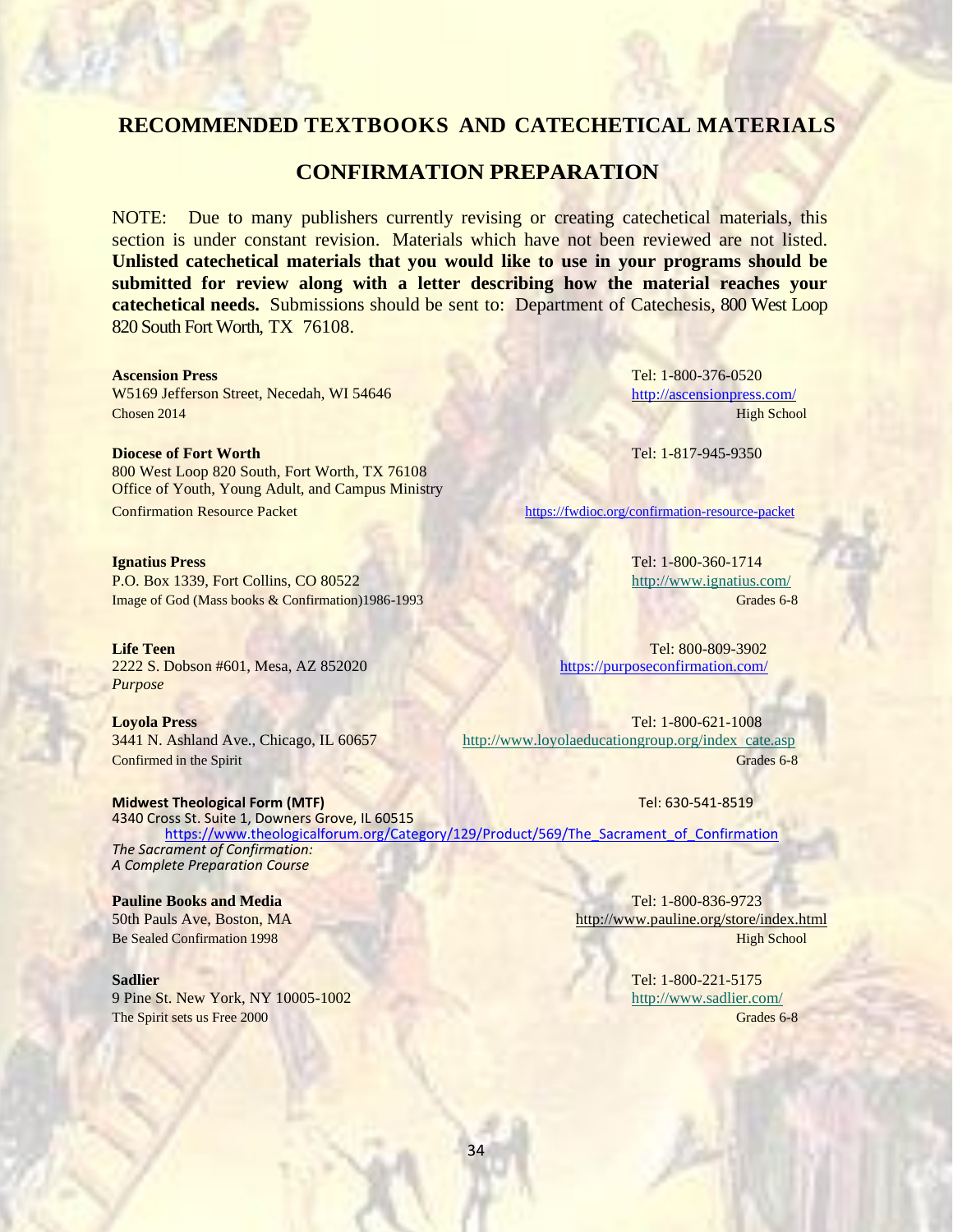## **FIRST EUCHARIST PREPARATION**

NOTE: Due to many publishers currently revising or creating catechetical materials, this section is under constant revision. Materials which have not been reviewed are not listed. **Unlisted catechetical materials that you would like to use in your programs should be submitted for review along with a letter describing how the material reaches your catechetical needs**. Submissions should be sent to: Department of Catechesis 800 West Loop 820 South Fort Worth, TX 76108

Image of God © Latest Edition

**Alive in Christ 2014** 

Jesus Brings Us Life 1996

**Ignatius Press** Tel: 1-800-360-1714 P.O. Box 1339, Fort Collins, CO 80522 <https://www.ignatius.com/Catechesis-for-Children-C1007.aspx> **Faith and Life © Latest Edition 2nd Grade** 2nd Grade 2nd Grade 2nd Grade 2nd Grade 2nd Grade 2nd Grade 2nd Grade 2nd Grade 2nd Grade 2nd Grade 2nd Grade 2nd Grade 2nd Grade 2nd Grade 2nd Grade 2nd Grade 2nd Grade 2nd Grad

2nd Grade

**Our Sunday Visitor** <http://aliveinchrist.osv.com/>  $2<sup>nd</sup>$  Grade

**Pauline Books and Media** Tel: 1-800-836-9723 50th Paul's Ave, Boston, MA <http://www.pauline.org/store/index.html> 2<sup>nd</sup> Grade

**Sophia Institute Press** Tel**:** 1-800-888-9344 Spirit of Truth: Holy Communion <https://sophiainstituteforteachers.org/shop/spirit-of-truth/sacramental-preparation> Spirit of Truth 2016, 2017 **<https://sophiainstituteforteachers.org/spiritoftruth>** 

## **FIRST EUCHARIST with SUPPLEMENTATION**

### **Augustine Institute**

Signs of Grace—You are Loved <http://thesignsofgrace.org/>

### **Catholic Book Publishing**

77 West End Rd, Totowa, NJ The Holy Eucharist The Mass for Children My Picture Missal

 The New St. Joseph First Communion Catechism <https://catholicbookpublishing.com/search?query=First+Communion+Catechism>

### **Our Sunday Visitor 800-348-2440 800-348-2440**

Noll Plaza, Huntington, IN 46750 [www.osv.com](http://www.osv.com/) Encounter with Christ, 2016

Religion 2 2

**Our Holy Faith Series** 

Receiving Holy Communion <https://catholicbookpublishing.com/read/st-joseph-picture-books>

**Seton Publishing Tel: 1-540-636-9990** 1350 Progress Drive, Front Royal, VA 22630 <http://www.setonhome.org/elementary/Religion/>  $2<sup>nd</sup>$  Grade

**TAN Books <https://tanbooks.com/tan-academy/shop-by-product-line/our-holy-faith/>**  $2<sup>nd</sup>$  Grade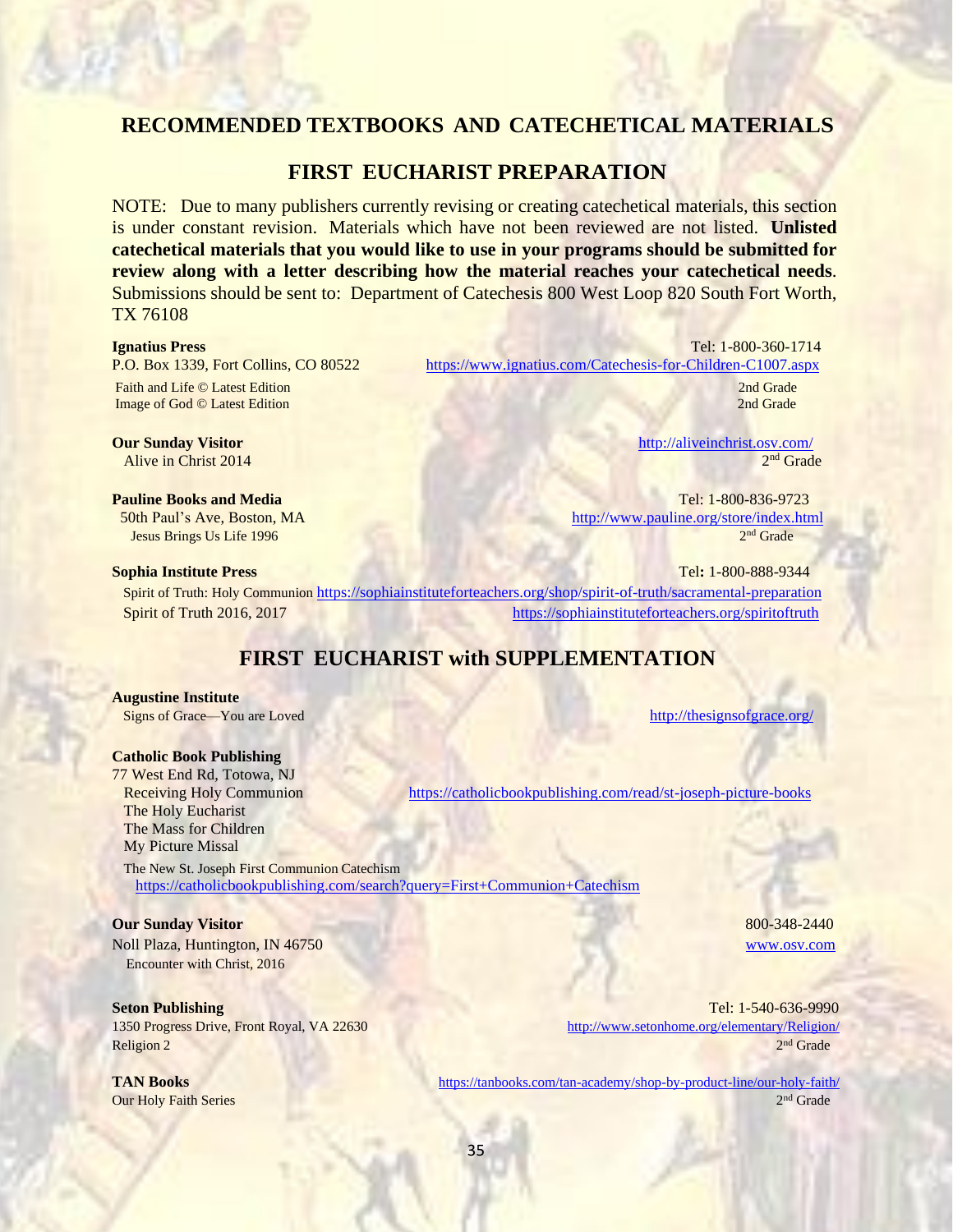## **RESOURCES FOR PARENTS**

NOTE: Due to many publishers currently revising or creating catechetical materials, this section is under constant revision. Materials which have not been reviewed are not listed. **Unlisted catechetical materials that you would like to use in your programs should be submitted for review along with a letter describing how the material reaches your catechetical needs.** Submissions should be sent to: Department of Catechesis, 800 West Loop 820 South Fort Worth, TX 76108

**Ascension Press** [www.ascensionpress.com](http://www.ascensionpress.com/)

**Enroute books and media Tel: (314) 706-1009. Tel: (314) 706-1009.** 5705 Rhodes Ave, St. Louis, Mo 63109 <http://enroutebooksandmedia.com/childrens-books/>

Today I was Baptized Today I made my First Communion

Today I made my First Reconciliation Today someone I love passed away

**Lumen Ecclesia Press Tel: (734)-996-4245.** 4101 East Joy Road, Ann Arbor, MI 48105 <https://educationinvirtue.com/>

Disciples of Christ/ Education in Virtue **Education on Christian Living** 

### **Our Sunday Visitor** Tel: 1-800-348-2440

200 Noll Plaza, Huntington, IN 46750 <http://www.osv.com/>

Catholic Parent Know How Series 8 page magazine format – all grades Baptism First Reconciliation Confirmation (grade 6-8) First Communion Discover the Rules: Lent Discover the Riches: Advent Faith Filled Summer Activities Forming Your Child's Faith: Fundamentals Forming Your Child's Faith: Church Forming Your Child's Faith: Morality Forming Your Child's Faith: Sacraments Forming Your Child's Faith: Scripture Forming Your Child's Faith: Living Faith Forming Your Child's Faith: Church History Parent Letters: Spiritual Growth of your Child 7 Different Mailings

**My Catholic Faith Delivered** [www.mycatholicfaithdelivered.com](http://www.mycatholicfaithdelivered.com/)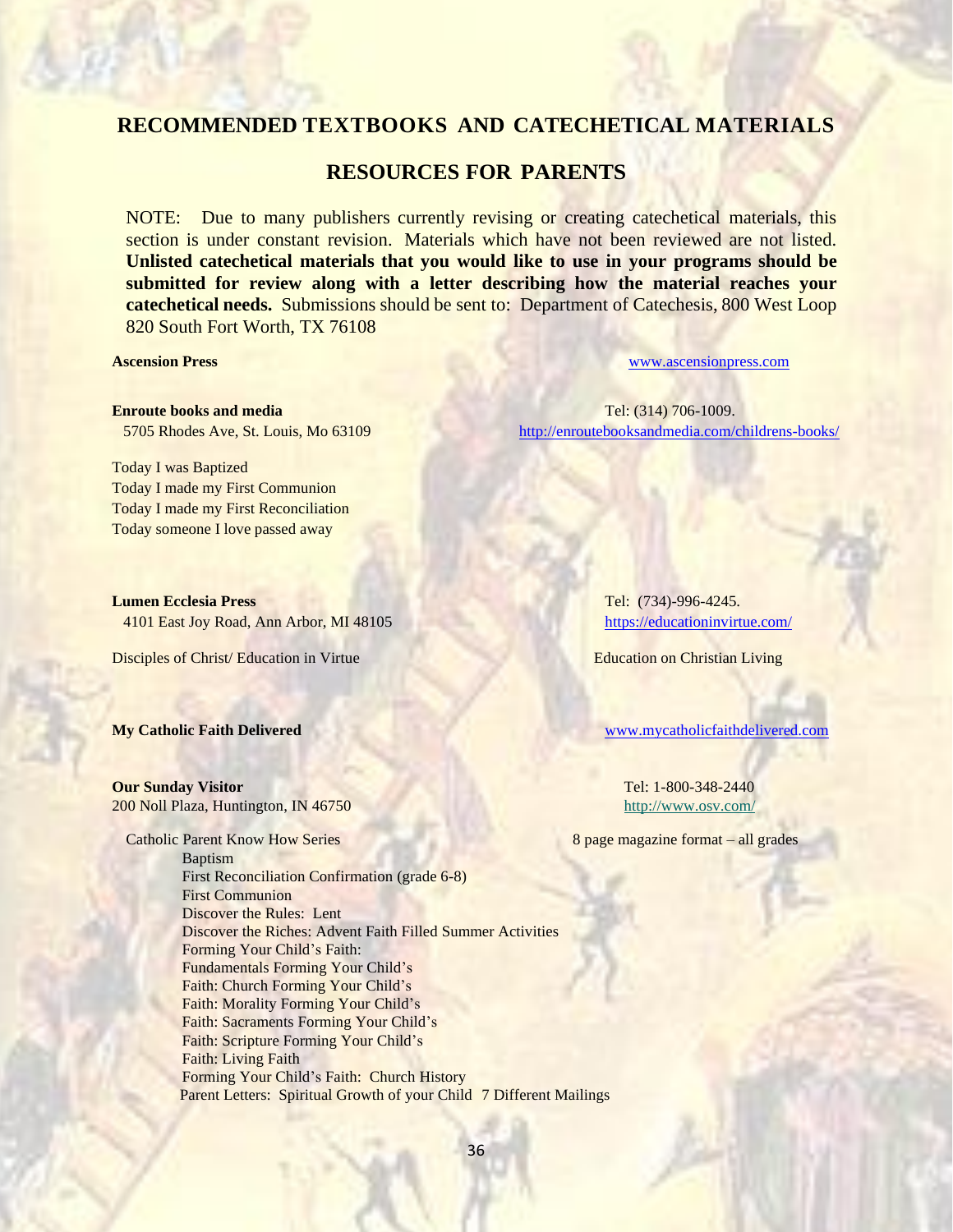## **R.C.I.A. [Adults]**

NOTE: Due to many publishers currently revising or creating catechetical materials, this section is under constant revision. Materials which have not been reviewed are not listed. **Unlisted catechetical materials that you would like to use in your programs should be submitted for review along with a letter describing how the material reaches your catechetical needs.** Submissions should be sent to: Department of Catechesis, 800 West Loop 820 South Fort Worth, TX 76108

### **\*\*\*MUST HAVE:**

### **\*\*\*CATHOLIC BIBLE &** *CATECHISM OF THE CATHOLIC CHURCH*

### **\*\*\*THE RCIA TEXT (Study Edition)**

Rite of Christian Initiation of Adults (Study Ed.)<https://ltp.org/products/details/PRCIA/rite-of-christian-initiation-of-adults> <https://store.usccb.org/products/rcia-study-edition-spanish>

### **Ascension Press** [for "Period of Evangelization"]

Walking with God <https://ascensionpress.com/products/walking-with-god-a-journey-through-the-bible-1> Unlocking the Mystery of the Bible <https://ascensionpress.com/collections/unlocking-the-mystery> <https://www.comcenter.com/program/406/Abriendo-Misterio-Biblia/> Bible Timeline <https://ascensionpress.com/collections/the-bible-timeline-the-story-of-salvation>

### **Association for Catechumenal Ministry [This covers everything] <https://acmrcia.org/>**

**Spanish Packet <https://acmrcia.org/espanol>** RCIA Leader's Manual RCIA Catechist's Manual RCIA Participant's Book RCIA Godparent & Sponsor Handbook RCIA Overview Chart Book Tabs for the RCIA Text

Sunday: Quick Connect [for "Dismissal of the Catechumens"] Sunday: Booklets/Lessons [for "Period of Purification" & "Period of Mystagogy"]

### **Our Sunday Visitor**

Forming Intentional Disciples [for the "Period of Evangelization"] <https://www.osvcatholicbookstore.com/author/sherry-a-weddell> <https://www.osvcatholicbookstore.com/product/forming-intentional-disciples-know-and-follow-jesus-span>

**Link to Liturgy <https://linktoliturgy.com/>**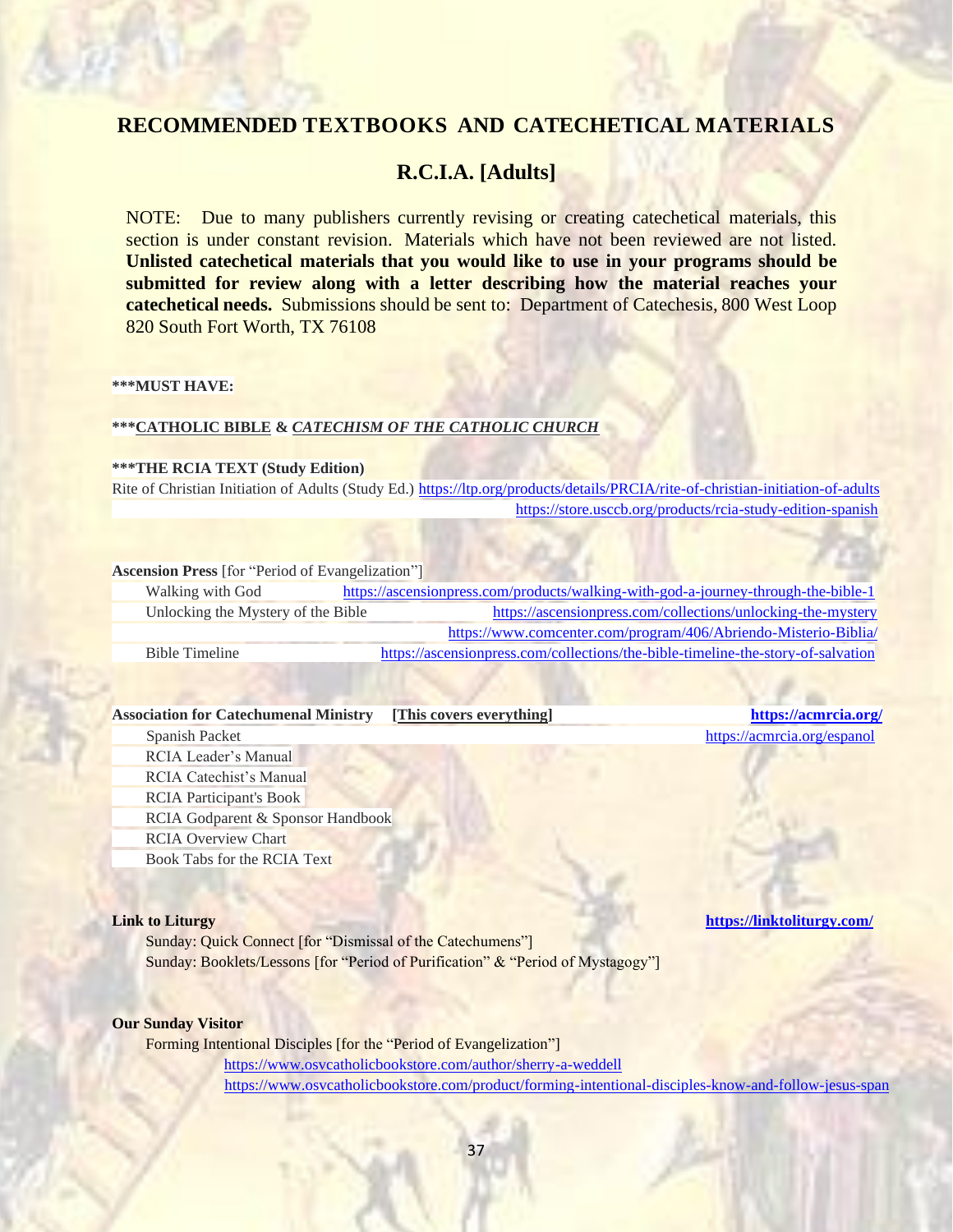Fruitful Discipleship [for the "Period of Mystagogy"] <https://www.osvcatholicbookstore.com/author/sherry-a-weddell>

[N.B.—The Sherry Weddell texts are for the RCIA Leader.]

**St. Benedict Press** [for the "Period of the Catechumenate"]

Credo <https://www.saintbenedictpress.com/index.php/credo-an-rcia-program-dominican-friars-of-the-thomistic-institute.html>

## **R.C.I.A. [Adults] with SUPPLEMENTATION**

**Augustine Institute** [for the "Period of the Catechumenate"]

Symbolon <https://www.lighthousecatholicmedia.org/store/title/symbolon-the-catholic-faith-explained-complete-dvd-set> <https://www.comcenter.com/program/462/Symbolon-La-Fe-Catolica-Explicada/>

**St. Paul Center** <https://stpaulcenter.com/product/open-wide-the-doors-to-christ-discovering-catholicism/> Open Wide the Doors to Christ: Discovering Catholicism [for the "Period of the Catechumenate"]

**TAN Books** [for the "Period of the Catechumenate"] Baltimore Catechism (No. 4) <https://tanbooks.com/tan-academy/spiritual-direction-books/baltimore-catechism-four/>

## **R.C.I.A. [Adults]—***NOT RECOMMENDED*

**Liguori Publications** Journey of Faith-Adults

**RCL Benziger** Foundations in Faith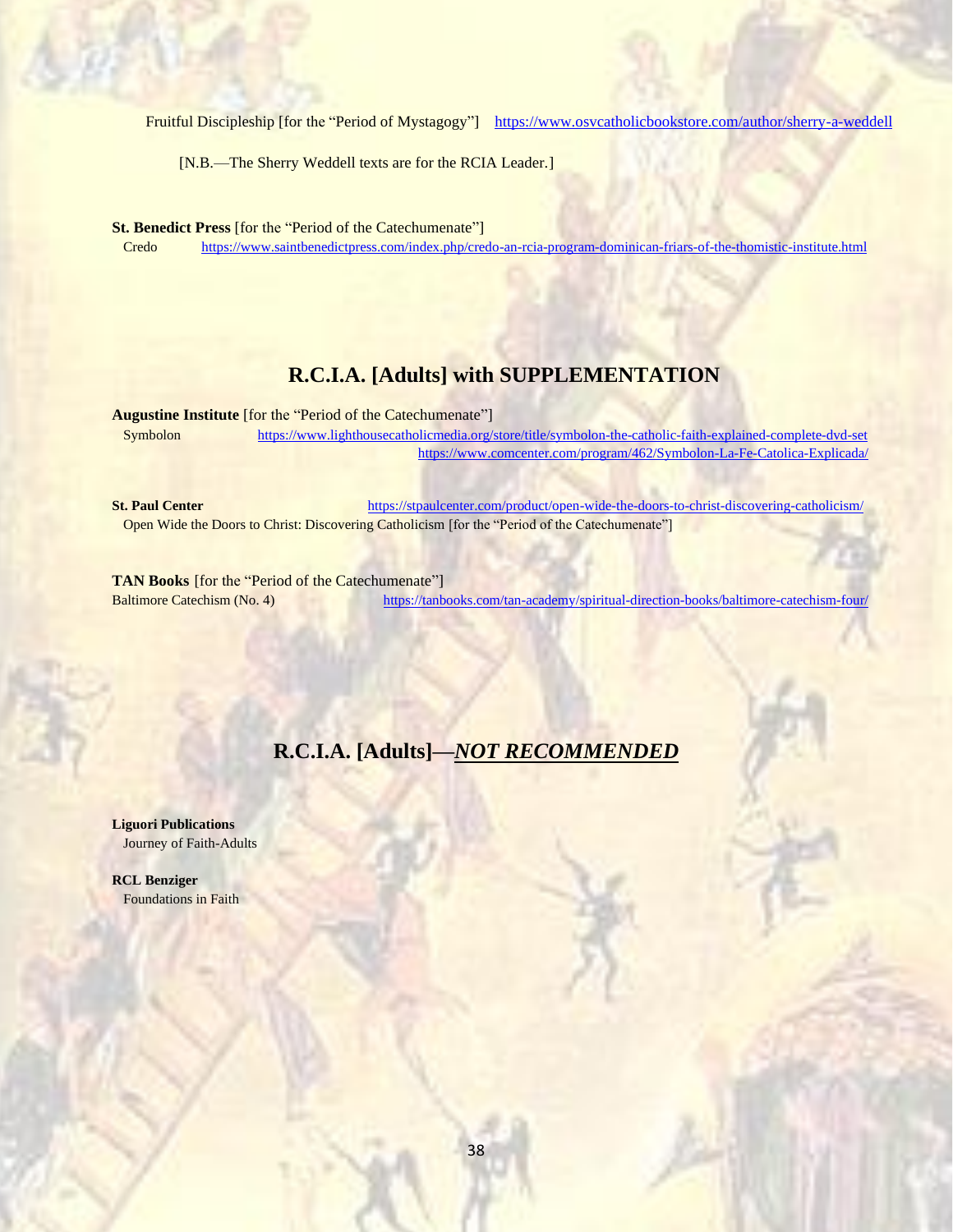## **R.C.I.A. [Adapted for Children]**

NOTE: Due to many publishers currently revising or creating catechetical materials, this section is under constant revision. Materials which have not been reviewed are not listed. **Unlisted catechetical materials that you would like to use in your programs should be submitted for review along with a letter describing how the material reaches your catechetical needs.** Submissions should be sent to: Department of Catechesis, 800 West Loop 820 South Fort Worth, TX 76108

### **\*\*\*MUST HAVE:**

**\*\*\*CATHOLIC BIBLE & CATECHISM** (such as YouCat for Kids or Fr. McBride's Teen Catechism)

**\*\*\*THE RCIA TEXT (Study Edition)**

Rite of Christian Initiation of Adults <https://ltp.org/products/details/PRCIA/rite-of-christian-initiation-of-adults> <https://store.usccb.org/products/rcia-study-edition-spanish>

### **Ascension Press** [for the "Period of Evangelization"]

Walking with God <https://ascensionpress.com/products/walking-with-god-a-journey-through-the-bible-1> GPS: God's Plan in Scripture <https://ascensionpress.com/collections/gps-gods-plan-in-scripture>  $-$ Beginner ( $2<sup>nd</sup>$  Grade)  $\frac{1}{2}$ -Intermediate (3<sup>rd</sup>-5<sup>th</sup>) -Advanced (6<sup>th</sup> Grade)

 Encounter: Experiencing God in the Everyday (Grades 7-8) <https://ascensionpress.com/collections/encounter-a-middle-school-bible-study>

T3: The Teen Timeline (Grades 9-12) <https://ascensionpress.com/collections/t3-the-teen-timeline>

### **Association for Catechumenal Ministry <https://acmrcia.org/>** https://acmrcia.org/

RCIA Leader's Manual

**Ignatius Press** [for "Period of the Catechumenate"] Tel: 1-800-360-1714

P.O. Box 1339, Fort Collins, CO 80522 <https://www.ignatius.com/Catechesis-for-Children-C1007.aspx> <https://www.comcenter.com/program/229/Fe-y-Vida-1-8/>

Faith and Life © Latest Edition Grades 2-8 Image of God © Latest Edition

Grades 2-8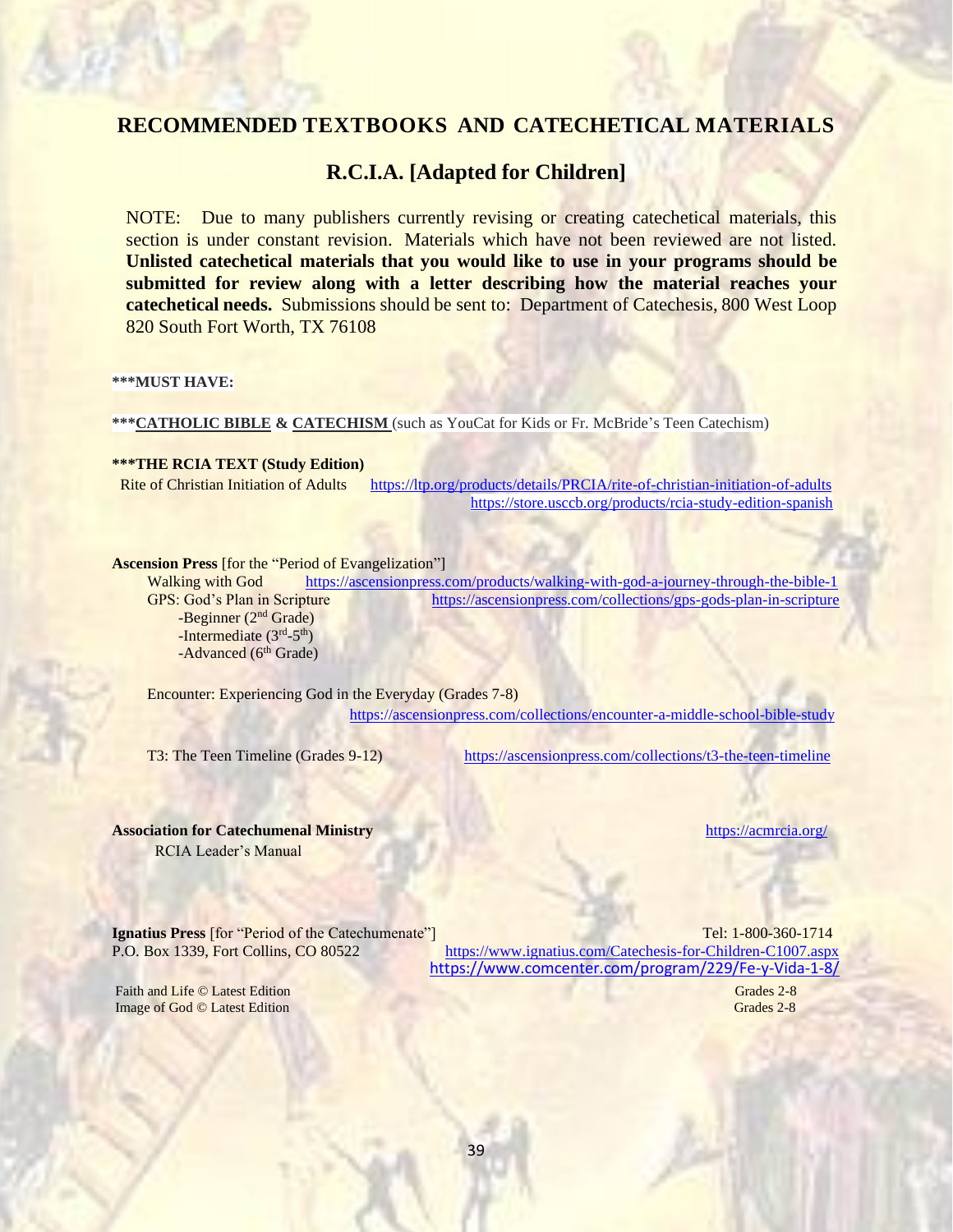### **Lumen Ecclesiae Press**

[This is for the catechist. It supports the catechist in preparing to teach any age group. The purpose of this manual is to help catechists analyze doctrine for catechesis— to identify the essential content of catechesis and to consider the various factors that will affect the arrangement of this material before they begin to plan their lessons.]

Echoing the Mystery: Unlocking the Deposit of Faith in Catechesis <https://golepress.com/product/echoing-the-mystery/>

| <b>Midwest Theological Forum</b> [for "Period of the Catechumenate"] | $1-630-541-8519$                                               |
|----------------------------------------------------------------------|----------------------------------------------------------------|
| 4340 Cross Street, Suite 1                                           | www.theologicalforum.org                                       |
| Downers Grove, IL $60515-1715$                                       | https://www.theologicalforum.org/Category/103/Books_in_Spanish |

Didache Series: Grades 9-12

The Blessed Trinity and our Christian Vocation, 2009. Faith and Revelation: Knowing God through Sacred Scripture, 2009. The History of the Church, 2005, 2007. Introduction to Catholicism, 2003, 2011. Our Moral Life in Christ, 2003. Our Moral Life in Christ (Complete Course Edition), 2009. Our Moral Life in Christ (Semester Edition), 2009.

### **Our Sunday Visitor**

Alive in Christ [for "Period of the Catechumenate"] <https://aliveinchrist.osv.com/aicinfo> <https://www.orderosv.com/product-category/spanish> Grades 2-8

Forming Intentional Disciples [for the "Period of Evangelization"]

 <https://www.osvcatholicbookstore.com/author/sherry-a-weddell> <https://www.osvcatholicbookstore.com/product/forming-intentional-disciples-know-and-follow-jesus-span>

Fruitful Discipleship [for the "Period of Mystagogy"] <https://www.osvcatholicbookstore.com/author/sherry-a-weddell>

[N.B.—The Sherry Weddell texts are for the RCIA Leader.]

**Sophia Institute Press** [for "Period of the Catechumenate"]Tel**:** 1-800-888-9344 Box 5284, Manchester, NH 03108 <https://sophiainstituteforteachers.org/spiritoftruth> Spirit of Truth @2016, 2017 Grades 2-8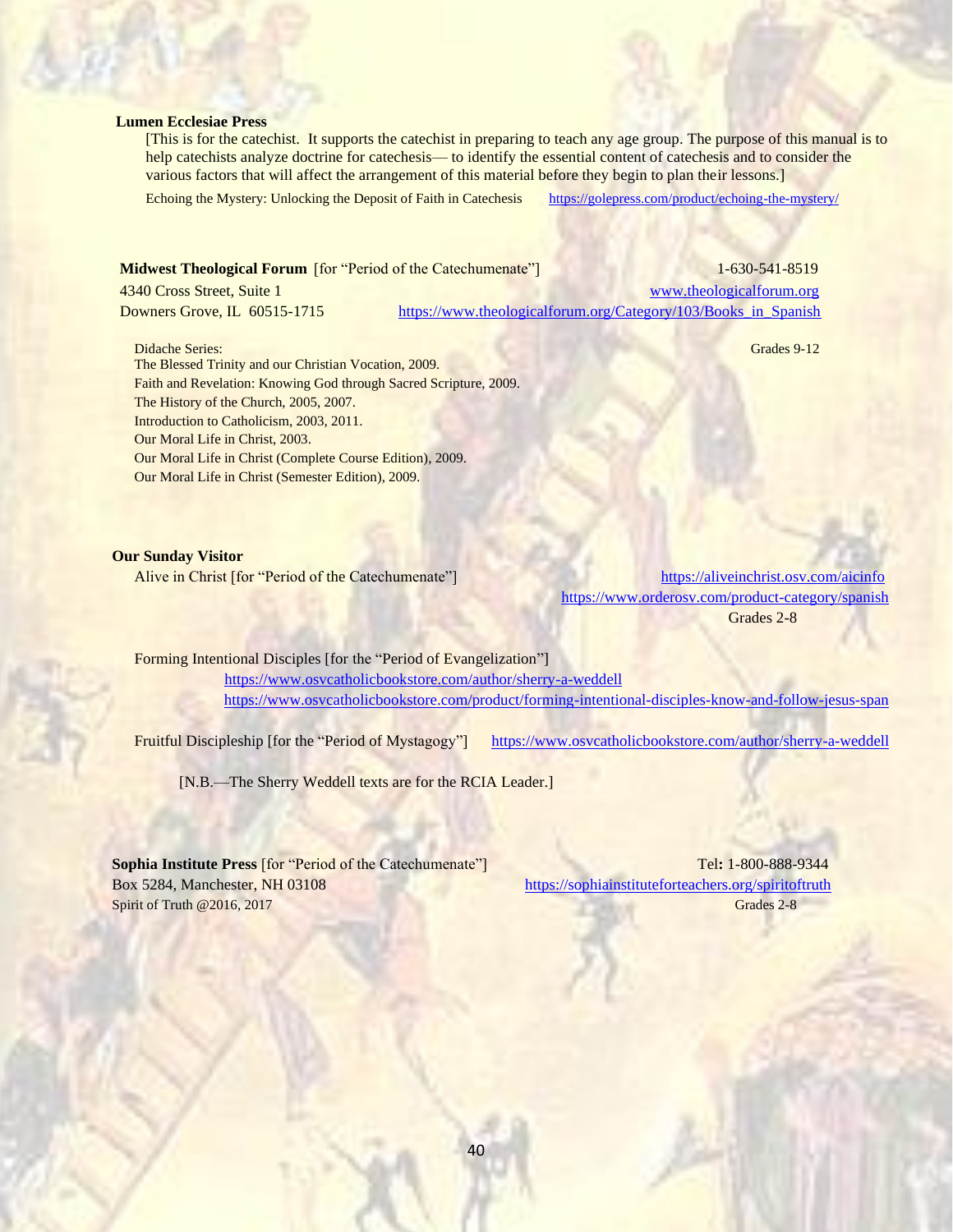## **R.C.I.A. [Adapted for Children] with SUPPLEMENTATION**

### **Catholic Book Publishing Tel: 1-973-890-2400**

77 West End Rd, Totowa, NJ 07512 <https://catholicbookpublishing.com/search?query=First+Communion+Catechism> <https://catholicbookpublishing.com/search?query=Baltimore+Catechism>

The New St. Joseph First Communion Catechism Grades 1-2 The New St. Joseph Baltimore Catechism (No. 1) Grades 3-5 The New St. Joseph Baltimore Catechism (No. 2) Grades 6-8

**Ignatius Press** <https://www.ignatius.com/YOUCAT-for-Kids-P3200.aspx> YOUCAT for Kids (8-12 yrs.)

**Our Sunday Visitor**

Father McBride's Teen Catechism <https://www.osvcatholicbookstore.com/product/father-mcbride-s-teen-catechism>

**Seton Press <https://setonbooks.com/religion/1246-baltimore-catechism-no-3-grade-9.html>** Baltimore Catechism (No. 3)—The New Revised Confraternity Edition Grades 9-12

Religion 2-8 Grades 2-8

**Seton Publishing** Tel: 1-540-636-9990 1350 Progress Drive, Front Royal, VA 22630 <http://www.setonhome.org/elementary/Religion/>

**TAN Books** <https://tanbooks.com/tan-academy/shop-by-product-line/our-holy-faith/> **Our Holy Faith Series** Grades 2-8

## **R.C.I.A. [Adapted for Children]—***NOT RECOMMENDED*

**Liguori Publications** Journey of Faith-Children Journey of Faith-Teens

**RCL Benziger** Our Catholic Heritage